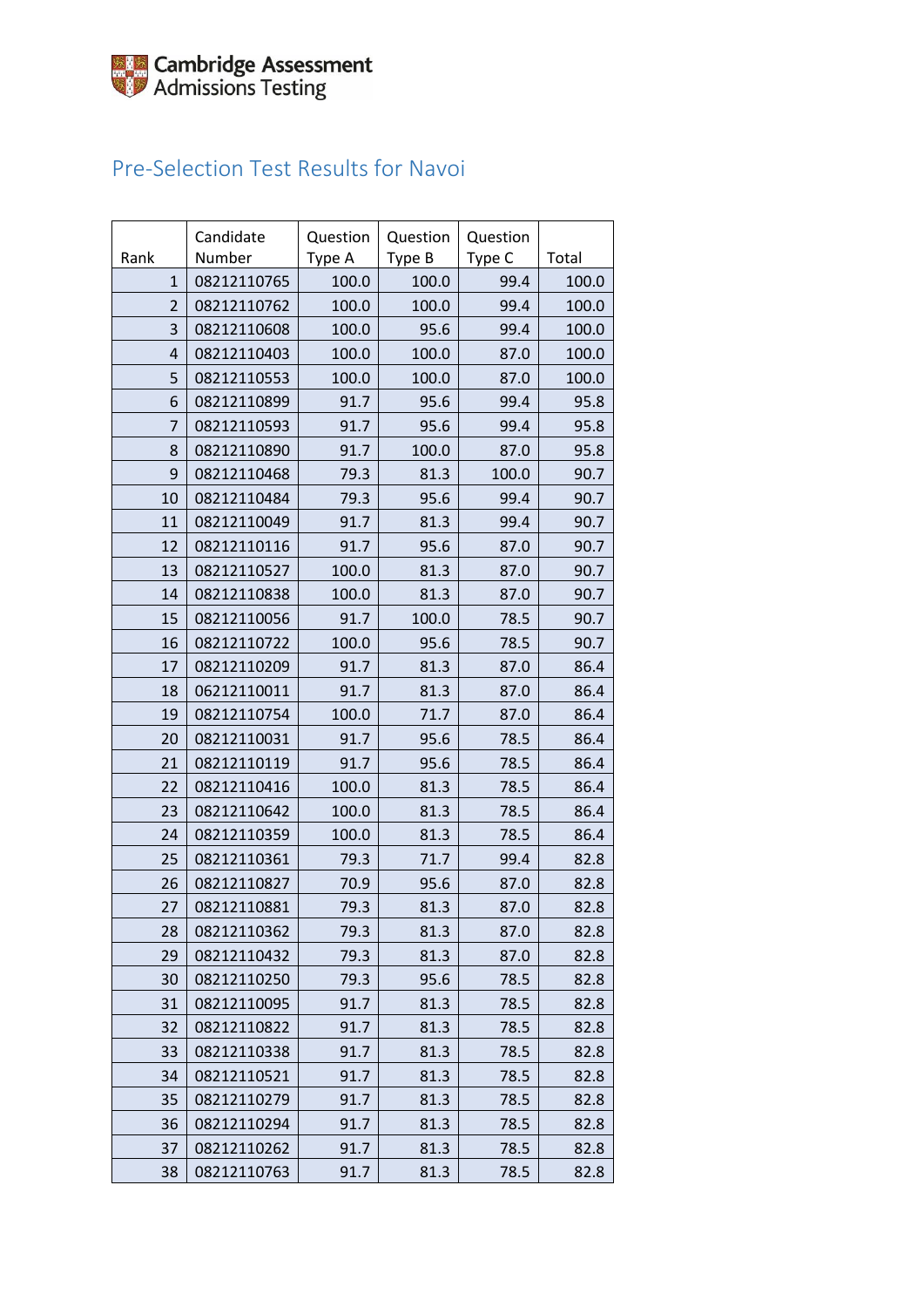

|      | Candidate   | Question | Question | Question |       |
|------|-------------|----------|----------|----------|-------|
| Rank | Number      | Type A   | Type B   | Type C   | Total |
| 39   | 08212110387 | 100.0    | 71.7     | 78.5     | 82.8  |
| 40   | 08212110219 | 100.0    | 71.7     | 78.5     | 82.8  |
| 41   | 08212110083 | 79.3     | 100.0    | 71.3     | 82.8  |
| 42   | 08212110271 | 100.0    | 81.3     | 71.3     | 82.8  |
| 43   | 08212110760 | 63.9     | 81.3     | 99.4     | 79.5  |
| 44   | 08212110471 | 79.3     | 64.1     | 99.4     | 79.5  |
| 45   | 08212110123 | 63.9     | 95.6     | 87.0     | 79.5  |
| 46   | 08212110121 | 79.3     | 71.7     | 87.0     | 79.5  |
| 47   | 08212110354 | 79.3     | 71.7     | 87.0     | 79.5  |
| 48   | 08212110429 | 79.3     | 81.3     | 78.5     | 79.5  |
| 49   | 08212110727 | 79.3     | 81.3     | 78.5     | 79.5  |
| 50   | 08212110353 | 91.7     | 71.7     | 78.5     | 79.5  |
| 51   | 08212110592 | 91.7     | 71.7     | 78.5     | 79.5  |
| 52   | 08212110060 | 91.7     | 71.7     | 78.5     | 79.5  |
| 53   | 08212110064 | 91.7     | 71.7     | 78.5     | 79.5  |
| 54   | 08212110102 | 100.0    | 64.1     | 78.5     | 79.5  |
| 55   | 08212110039 | 79.3     | 95.6     | 71.3     | 79.5  |
| 56   | 08212110668 | 91.7     | 81.3     | 71.3     | 79.5  |
| 57   | 08212110872 | 91.7     | 81.3     | 71.3     | 79.5  |
| 58   | 08212110076 | 91.7     | 81.3     | 71.3     | 79.5  |
| 59   | 08212110033 | 100.0    | 71.7     | 71.3     | 79.5  |
| 60   | 08212110042 | 91.7     | 95.6     | 64.7     | 79.5  |
| 61   | 08212110742 | 79.3     | 71.7     | 78.5     | 76.6  |
| 62   | 08212110151 | 79.3     | 71.7     | 78.5     | 76.6  |
| 63   | 08212110257 | 91.7     | 64.1     | 78.5     | 76.6  |
| 64   | 08212110263 | 91.7     | 64.1     | 78.5     | 76.6  |
| 65   | 08212110266 | 70.9     | 95.6     | 71.3     | 76.6  |
| 66   | 08212110023 | 79.3     | 81.3     | 71.3     | 76.6  |
| 67   | 08212110016 | 79.3     | 81.3     | 71.3     | 76.6  |
| 68   | 08212110017 | 79.3     | 81.3     | 71.3     | 76.6  |
| 69   | 08212110673 | 79.3     | 81.3     | 71.3     | 76.6  |
| 70   | 08212110796 | 79.3     | 81.3     | 71.3     | 76.6  |
| 71   | 08212110021 | 91.7     | 71.7     | 71.3     | 76.6  |
| 72   | 08212110068 | 91.7     | 71.7     | 71.3     | 76.6  |
| 73   | 08212110831 | 91.7     | 71.7     | 71.3     | 76.6  |
| 74   | 08212110914 | 91.7     | 71.7     | 71.3     | 76.6  |
| 75   | 08212110427 | 91.7     | 71.7     | 71.3     | 76.6  |
| 76   | 08212110825 | 91.7     | 71.7     | 71.3     | 76.6  |
| 77   | 08212110399 | 91.7     | 81.3     | 64.7     | 76.6  |
| 78   | 08212110199 | 91.7     | 81.3     | 64.7     | 76.6  |
| 79   | 08212110196 | 91.7     | 81.3     | 64.7     | 76.6  |
| 80   | 08212110677 | 100.0    | 81.3     | 58.1     | 76.6  |
| 81   | 08212110544 | 100.0    | 81.3     | 58.1     | 76.6  |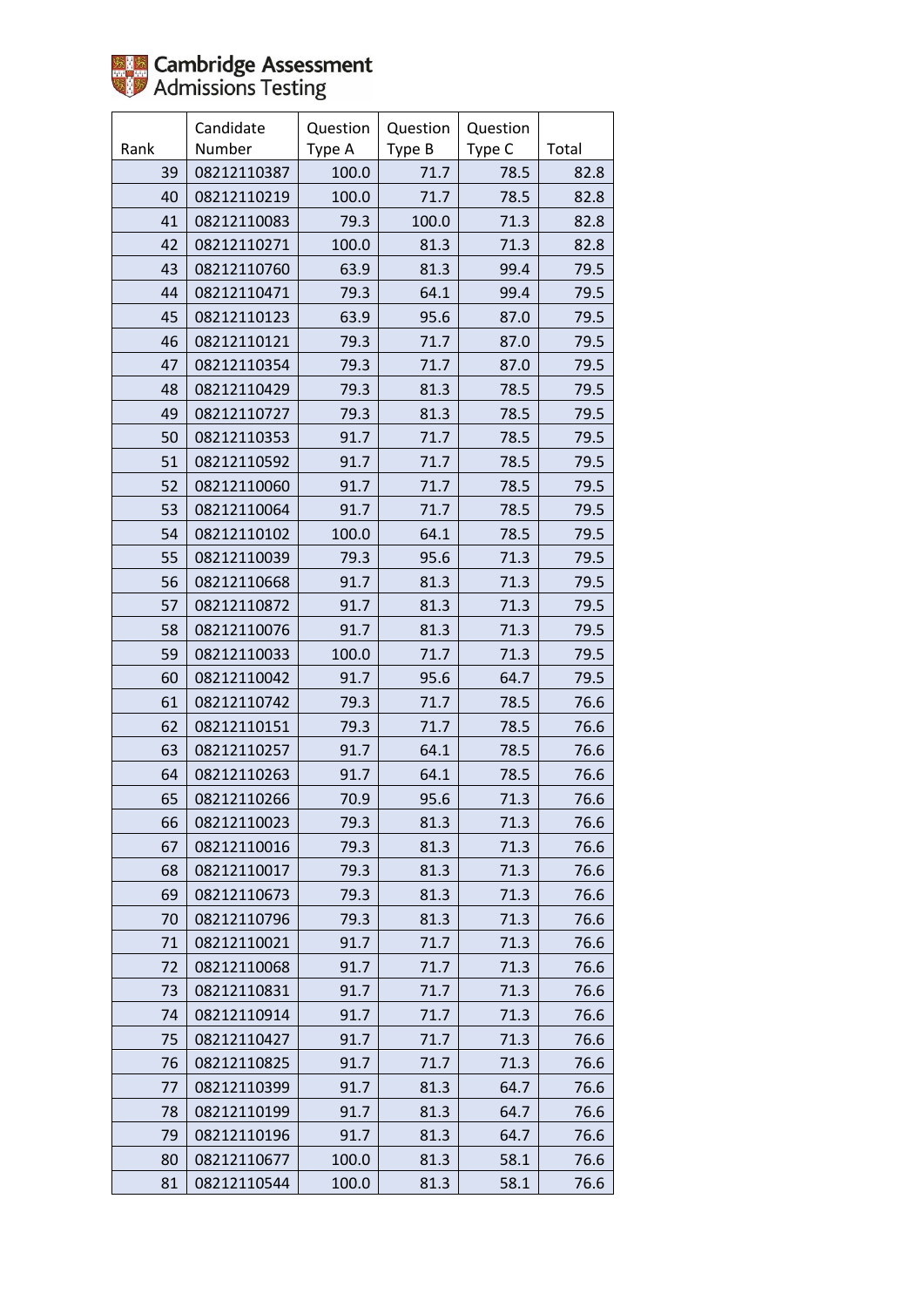

|      | Candidate   | Question | Question | Question |       |
|------|-------------|----------|----------|----------|-------|
| Rank | Number      | Type A   | Type B   | Type C   | Total |
| 82   | 08212110588 | 70.9     | 71.7     | 78.5     | 73.9  |
| 83   | 08212110820 | 70.9     | 71.7     | 78.5     | 73.9  |
| 84   | 08212110203 | 70.9     | 71.7     | 78.5     | 73.9  |
| 85   | 08212110152 | 79.3     | 64.1     | 78.5     | 73.9  |
| 86   | 08212110238 | 70.9     | 81.3     | 71.3     | 73.9  |
| 87   | 08212110892 | 70.9     | 81.3     | 71.3     | 73.9  |
| 88   | 08212110797 | 70.9     | 81.3     | 71.3     | 73.9  |
| 89   | 08212110482 | 79.3     | 71.7     | 71.3     | 73.9  |
| 90   | 08212110298 | 79.3     | 71.7     | 71.3     | 73.9  |
| 91   | 08212110602 | 79.3     | 81.3     | 64.7     | 73.9  |
| 92   | 08212110791 | 91.7     | 71.7     | 64.7     | 73.9  |
| 93   | 08212110332 | 91.7     | 71.7     | 64.7     | 73.9  |
| 94   | 08212110058 | 100.0    | 71.7     | 58.1     | 73.9  |
| 95   | 08212110046 | 91.7     | 95.6     | 51.0     | 73.9  |
| 96   | 08212110001 | 57.5     | 81.3     | 78.5     | 71.3  |
| 97   | 08212110245 | 63.9     | 71.7     | 78.5     | 71.3  |
| 98   | 08212110185 | 70.9     | 71.7     | 71.3     | 71.3  |
| 99   | 08212110542 | 70.9     | 71.7     | 71.3     | 71.3  |
| 100  | 08212110529 | 70.9     | 71.7     | 71.3     | 71.3  |
| 101  | 08212110118 | 79.3     | 64.1     | 71.3     | 71.3  |
| 102  | 08212110273 | 79.3     | 64.1     | 71.3     | 71.3  |
| 103  | 08212110874 | 79.3     | 64.1     | 71.3     | 71.3  |
| 104  | 08212110614 | 79.3     | 64.1     | 71.3     | 71.3  |
| 105  | 08212110066 | 79.3     | 64.1     | 71.3     | 71.3  |
| 106  | 08212110281 | 91.7     | 57.2     | 71.3     | 71.3  |
| 107  | 08212110113 | 70.9     | 81.3     | 64.7     | 71.3  |
| 108  | 08212110288 | 70.9     | 81.3     | 64.7     | 71.3  |
| 109  | 08212110110 | 70.9     | 81.3     | 64.7     | 71.3  |
| 110  | 08212110052 | 70.9     | 81.3     | 64.7     | 71.3  |
| 111  | 08212110247 | 70.9     | 81.3     | 64.7     | 71.3  |
| 112  | 08212110184 | 79.3     | 71.7     | 64.7     | 71.3  |
| 113  | 08212110839 | 79.3     | 71.7     | 64.7     | 71.3  |
| 114  | 08212110815 | 79.3     | 71.7     | 64.7     | 71.3  |
| 115  | 08212110264 | 79.3     | 71.7     | 64.7     | 71.3  |
| 116  | 08212110515 | 79.3     | 71.7     | 64.7     | 71.3  |
| 117  | 08212110548 | 79.3     | 71.7     | 64.7     | 71.3  |
| 118  | 08212110596 | 91.7     | 64.1     | 64.7     | 71.3  |
| 119  | 08212110655 | 91.7     | 64.1     | 64.7     | 71.3  |
| 120  | 08212110617 | 70.9     | 95.6     | 58.1     | 71.3  |
| 121  | 08212110408 | 70.9     | 95.6     | 58.1     | 71.3  |
| 122  | 08212110902 | 70.9     | 95.6     | 58.1     | 71.3  |
| 123  | 08212110333 | 79.3     | 81.3     | 58.1     | 71.3  |
| 124  | 08212110915 | 79.3     | 81.3     | 58.1     | 71.3  |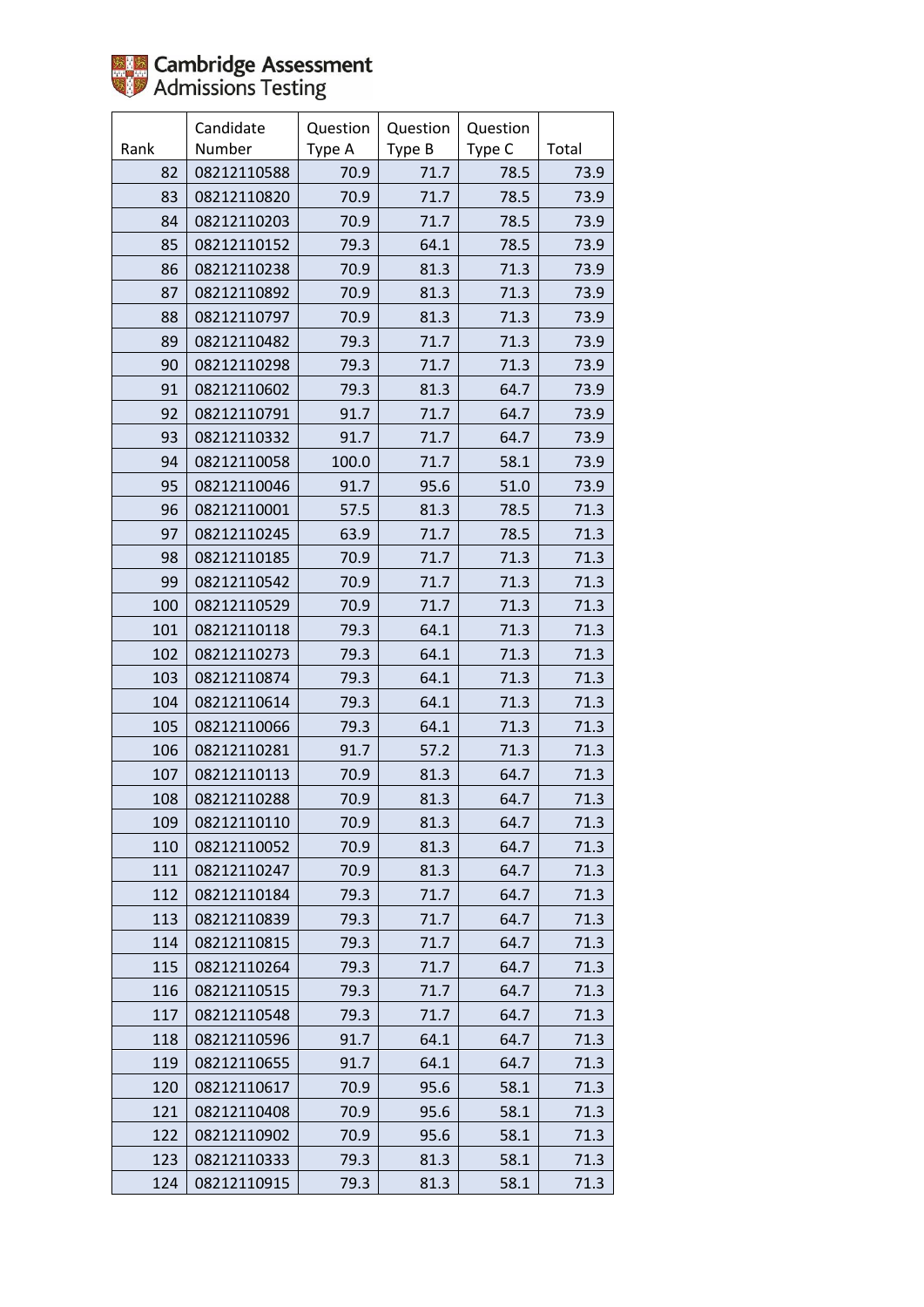

|      | Candidate   | Question | Question | Question |       |
|------|-------------|----------|----------|----------|-------|
| Rank | Number      | Type A   | Type B   | Type C   | Total |
| 125  | 08212110508 | 91.7     | 71.7     | 58.1     | 71.3  |
| 126  | 08212110480 | 91.7     | 71.7     | 58.1     | 71.3  |
| 127  | 08212110007 | 91.7     | 81.3     | 51.0     | 71.3  |
| 128  | 08212110719 | 70.9     | 50.6     | 87.0     | 68.8  |
| 129  | 08212110555 | 70.9     | 57.2     | 78.5     | 68.8  |
| 130  | 08212110811 | 63.9     | 71.7     | 71.3     | 68.8  |
| 131  | 08212110297 | 63.9     | 71.7     | 71.3     | 68.8  |
| 132  | 08212110756 | 70.9     | 64.1     | 71.3     | 68.8  |
| 133  | 08212110278 | 70.9     | 64.1     | 71.3     | 68.8  |
| 134  | 08212110723 | 79.3     | 57.2     | 71.3     | 68.8  |
| 135  | 08212110352 | 63.9     | 81.3     | 64.7     | 68.8  |
| 136  | 08212110111 | 63.9     | 81.3     | 64.7     | 68.8  |
| 137  | 08212110840 | 70.9     | 71.7     | 64.7     | 68.8  |
| 138  | 08212110061 | 70.9     | 71.7     | 64.7     | 68.8  |
| 139  | 08212110187 | 70.9     | 71.7     | 64.7     | 68.8  |
| 140  | 08212110177 | 70.9     | 71.7     | 64.7     | 68.8  |
| 141  | 08212110530 | 70.9     | 71.7     | 64.7     | 68.8  |
| 142  | 08212110375 | 79.3     | 64.1     | 64.7     | 68.8  |
| 143  | 08212110855 | 79.3     | 64.1     | 64.7     | 68.8  |
| 144  | 08212110134 | 79.3     | 64.1     | 64.7     | 68.8  |
| 145  | 08212110524 | 79.3     | 64.1     | 64.7     | 68.8  |
| 146  | 08212110665 | 63.9     | 95.6     | 58.1     | 68.8  |
| 147  | 08212110683 | 70.9     | 81.3     | 58.1     | 68.8  |
| 148  | 08212110558 | 70.9     | 81.3     | 58.1     | 68.8  |
| 149  | 08212110154 | 79.3     | 71.7     | 58.1     | 68.8  |
| 150  | 08212110397 | 79.3     | 71.7     | 58.1     | 68.8  |
| 151  | 08212110096 | 79.3     | 71.7     | 58.1     | 68.8  |
| 152  | 08212110649 | 79.3     | 71.7     | 58.1     | 68.8  |
| 153  | 08212180916 | 91.7     | 64.1     | 58.1     | 68.8  |
| 154  | 08212110782 | 91.7     | 71.7     | 51.0     | 68.8  |
| 155  | 08212110014 | 91.7     | 71.7     | 51.0     | 68.8  |
| 156  | 08212110409 | 100.0    | 71.7     | 42.4     | 68.8  |
| 157  | 08212110125 | 57.5     | 71.7     | 71.3     | 66.5  |
| 158  | 08212110750 | 63.9     | 64.1     | 71.3     | 66.5  |
| 159  | 08212110105 | 63.9     | 64.1     | 71.3     | 66.5  |
| 160  | 08212110486 | 63.9     | 64.1     | 71.3     | 66.5  |
| 161  | 08212110633 | 70.9     | 57.2     | 71.3     | 66.5  |
| 162  | 08212110045 | 70.9     | 57.2     | 71.3     | 66.5  |
| 163  | 08212110644 | 57.5     | 81.3     | 64.7     | 66.5  |
| 164  | 08212110533 | 63.9     | 71.7     | 64.7     | 66.5  |
| 165  | 08212110809 | 63.9     | 71.7     | 64.7     | 66.5  |
| 166  | 08212110579 | 63.9     | 71.7     | 64.7     | 66.5  |
| 167  | 08212110171 | 70.9     | 64.1     | 64.7     | 66.5  |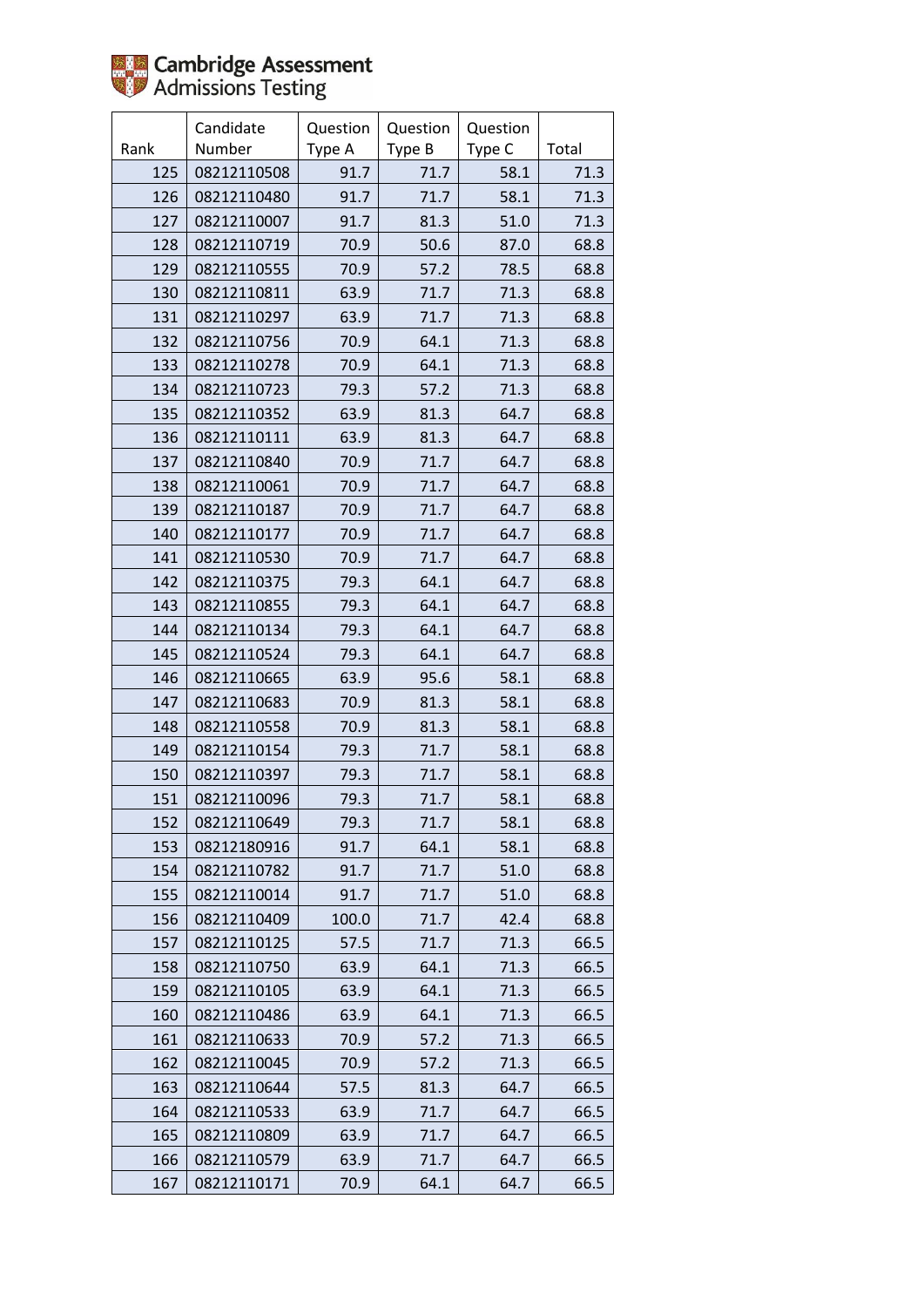|      | Candidate   | Question | Question | Question |       |
|------|-------------|----------|----------|----------|-------|
| Rank | Number      | Type A   | Type B   | Type C   | Total |
| 168  | 08212110302 | 70.9     | 64.1     | 64.7     | 66.5  |
| 169  | 08212110393 | 79.3     | 57.2     | 64.7     | 66.5  |
| 170  | 08212110491 | 70.9     | 71.7     | 58.1     | 66.5  |
| 171  | 08212110391 | 70.9     | 71.7     | 58.1     | 66.5  |
| 172  | 08212110622 | 70.9     | 71.7     | 58.1     | 66.5  |
| 173  | 08212110798 | 70.9     | 71.7     | 58.1     | 66.5  |
| 174  | 08212110485 | 70.9     | 71.7     | 58.1     | 66.5  |
| 175  | 08212110122 | 70.9     | 71.7     | 58.1     | 66.5  |
| 176  | 08212110514 | 79.3     | 64.1     | 58.1     | 66.5  |
| 177  | 08212110775 | 79.3     | 64.1     | 58.1     | 66.5  |
| 178  | 08212110326 | 79.3     | 64.1     | 58.1     | 66.5  |
| 179  | 08212110002 | 79.3     | 71.7     | 51.0     | 66.5  |
| 180  | 08212110632 | 91.7     | 64.1     | 51.0     | 66.5  |
| 181  | 08212110029 | 91.7     | 64.1     | 51.0     | 66.5  |
| 182  | 08212110173 | 70.9     | 95.6     | 42.4     | 66.5  |
| 183  | 08212110894 | 91.7     | 71.7     | 42.4     | 66.5  |
| 184  | 08212110249 | 100.0    | 64.1     | 42.4     | 66.5  |
| 185  | 08212110713 | 91.7     | 81.3     | 29.9     | 66.5  |
| 186  | 08212110443 | 51.2     | 64.1     | 78.5     | 64.2  |
| 187  | 08212110464 | 51.2     | 71.7     | 71.3     | 64.2  |
| 188  | 08212110150 | 57.5     | 64.1     | 71.3     | 64.2  |
| 189  | 08212110283 | 63.9     | 57.2     | 71.3     | 64.2  |
| 190  | 08212110488 | 57.5     | 71.7     | 64.7     | 64.2  |
| 191  | 08212110086 | 57.5     | 71.7     | 64.7     | 64.2  |
| 192  | 08212110215 | 63.9     | 64.1     | 64.7     | 64.2  |
| 193  | 08212110575 | 63.9     | 64.1     | 64.7     | 64.2  |
| 194  | 08212110157 | 70.9     | 57.2     | 64.7     | 64.2  |
| 195  | 08212110025 | 70.9     | 57.2     | 64.7     | 64.2  |
| 196  | 08212110428 | 70.9     | 57.2     | 64.7     | 64.2  |
| 197  | 08212110319 | 70.9     | 57.2     | 64.7     | 64.2  |
| 198  | 08212110084 | 57.5     | 81.3     | 58.1     | 64.2  |
| 199  | 08212110210 | 63.9     | 71.7     | 58.1     | 64.2  |
| 200  | 08212110450 | 70.9     | 64.1     | 58.1     | 64.2  |
| 201  | 08212110207 | 70.9     | 64.1     | 58.1     | 64.2  |
| 202  | 08212110306 | 70.9     | 64.1     | 58.1     | 64.2  |
| 203  | 08212110069 | 70.9     | 64.1     | 58.1     | 64.2  |
| 204  | 08212110335 | 70.9     | 64.1     | 58.1     | 64.2  |
| 205  | 08212110098 | 70.9     | 64.1     | 58.1     | 64.2  |
| 206  | 08212110883 | 70.9     | 64.1     | 58.1     | 64.2  |
| 207  | 08212110884 | 79.3     | 57.2     | 58.1     | 64.2  |
| 208  | 08212110576 | 91.7     | 50.6     | 58.1     | 64.2  |
| 209  | 08212110893 | 63.9     | 81.3     | 51.0     | 64.2  |
| 210  | 08212110311 | 70.9     | 71.7     | 51.0     | 64.2  |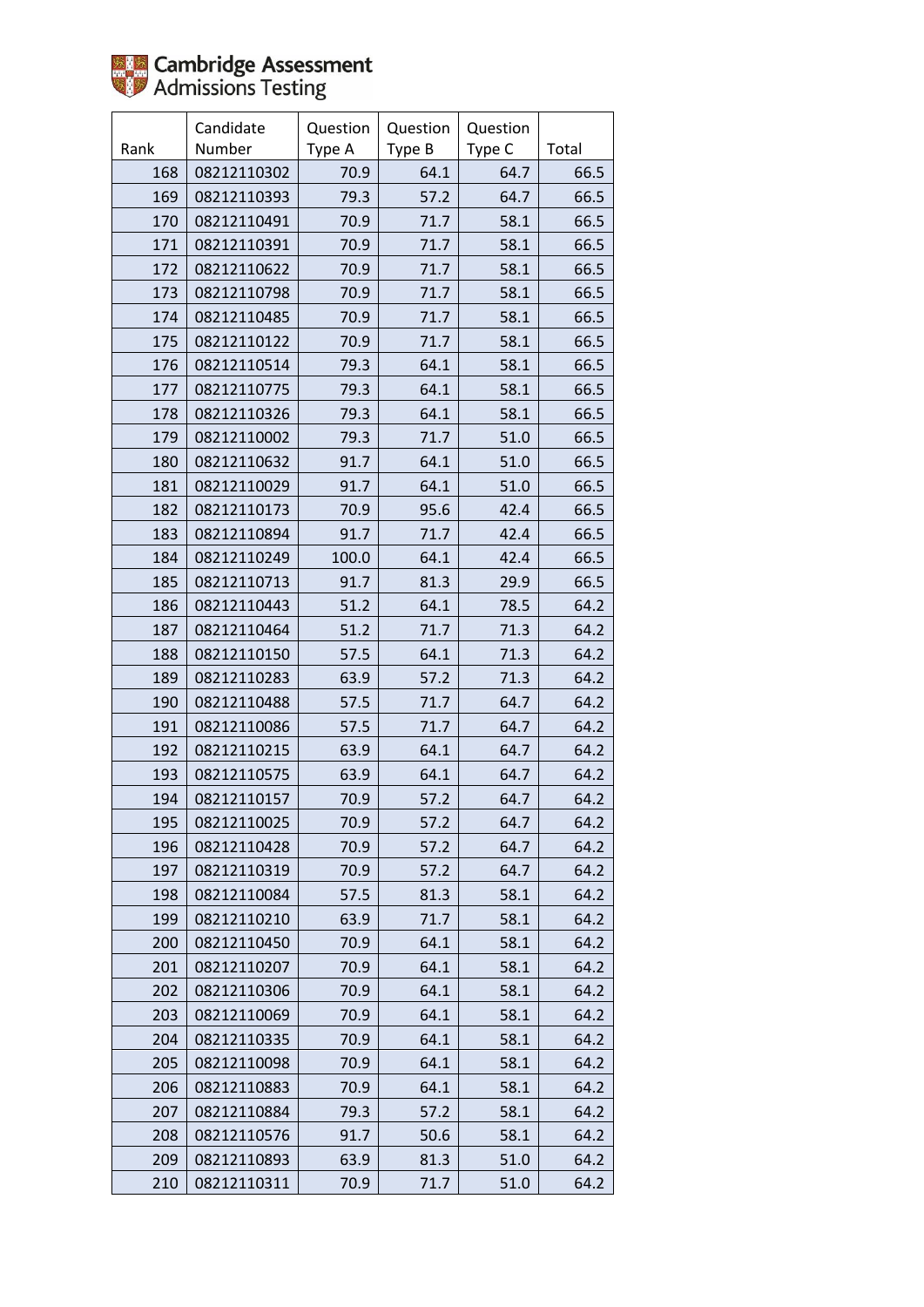

|      | Candidate   | Question | Question | Question |       |
|------|-------------|----------|----------|----------|-------|
| Rank | Number      | Type A   | Type B   | Type C   | Total |
| 211  | 08212110612 | 70.9     | 71.7     | 51.0     | 64.2  |
| 212  | 08212110062 | 70.9     | 71.7     | 51.0     | 64.2  |
| 213  | 08212110295 | 70.9     | 71.7     | 51.0     | 64.2  |
| 214  | 08212110778 | 79.3     | 64.1     | 51.0     | 64.2  |
| 215  | 08212110085 | 79.3     | 71.7     | 42.4     | 64.2  |
| 216  | 08212110179 | 91.7     | 71.7     | 29.9     | 64.2  |
| 217  | 08212110079 | 57.5     | 50.6     | 78.5     | 62.0  |
| 218  | 08212110321 | 57.5     | 57.2     | 71.3     | 62.0  |
| 219  | 08212110828 | 63.9     | 50.6     | 71.3     | 62.0  |
| 220  | 08212110315 | 63.9     | 50.6     | 71.3     | 62.0  |
| 221  | 08212110729 | 70.9     | 43.6     | 71.3     | 62.0  |
| 222  | 08212110604 | 57.5     | 64.1     | 64.7     | 62.0  |
| 223  | 08212110035 | 57.5     | 64.1     | 64.7     | 62.0  |
| 224  | 08212110564 | 57.5     | 64.1     | 64.7     | 62.0  |
| 225  | 08212110242 | 57.5     | 64.1     | 64.7     | 62.0  |
| 226  | 08212110059 | 63.9     | 57.2     | 64.7     | 62.0  |
| 227  | 08212110329 | 63.9     | 57.2     | 64.7     | 62.0  |
| 228  | 08212110107 | 63.9     | 57.2     | 64.7     | 62.0  |
| 229  | 08212110868 | 70.9     | 50.6     | 64.7     | 62.0  |
| 230  | 08212110607 | 70.9     | 50.6     | 64.7     | 62.0  |
| 231  | 08212110272 | 63.9     | 64.1     | 58.1     | 62.0  |
| 232  | 08212110005 | 63.9     | 64.1     | 58.1     | 62.0  |
| 233  | 08212110767 | 63.9     | 64.1     | 58.1     | 62.0  |
| 234  | 08212110534 | 63.9     | 64.1     | 58.1     | 62.0  |
| 235  | 08212110089 | 70.9     | 57.2     | 58.1     | 62.0  |
| 236  | 08212110794 | 70.9     | 57.2     | 58.1     | 62.0  |
| 237  | 08212110244 | 70.9     | 57.2     | 58.1     | 62.0  |
| 238  | 08212110441 | 70.9     | 57.2     | 58.1     | 62.0  |
| 239  | 08212110483 | 70.9     | 57.2     | 58.1     | 62.0  |
| 240  | 08212110789 | 79.3     | 50.6     | 58.1     | 62.0  |
| 241  | 08212110658 | 79.3     | 50.6     | 58.1     | 62.0  |
| 242  | 08212110032 | 63.9     | 71.7     | 51.0     | 62.0  |
| 243  | 08212110284 | 63.9     | 71.7     | 51.0     | 62.0  |
| 244  | 08212110027 | 70.9     | 64.1     | 51.0     | 62.0  |
| 245  | 08212110771 | 70.9     | 64.1     | 51.0     | 62.0  |
| 246  | 08212110234 | 70.9     | 64.1     | 51.0     | 62.0  |
| 247  | 08212110454 | 79.3     | 57.2     | 51.0     | 62.0  |
| 248  | 08212110054 | 79.3     | 57.2     | 51.0     | 62.0  |
| 249  | 08212110290 | 79.3     | 57.2     | 51.0     | 62.0  |
| 250  | 08212110731 | 70.9     | 71.7     | 42.4     | 62.0  |
| 251  | 08212110541 | 70.9     | 71.7     | 42.4     | 62.0  |
| 252  | 08212110826 | 79.3     | 64.1     | 42.4     | 62.0  |
| 253  | 08212110878 | 79.3     | 64.1     | 42.4     | 62.0  |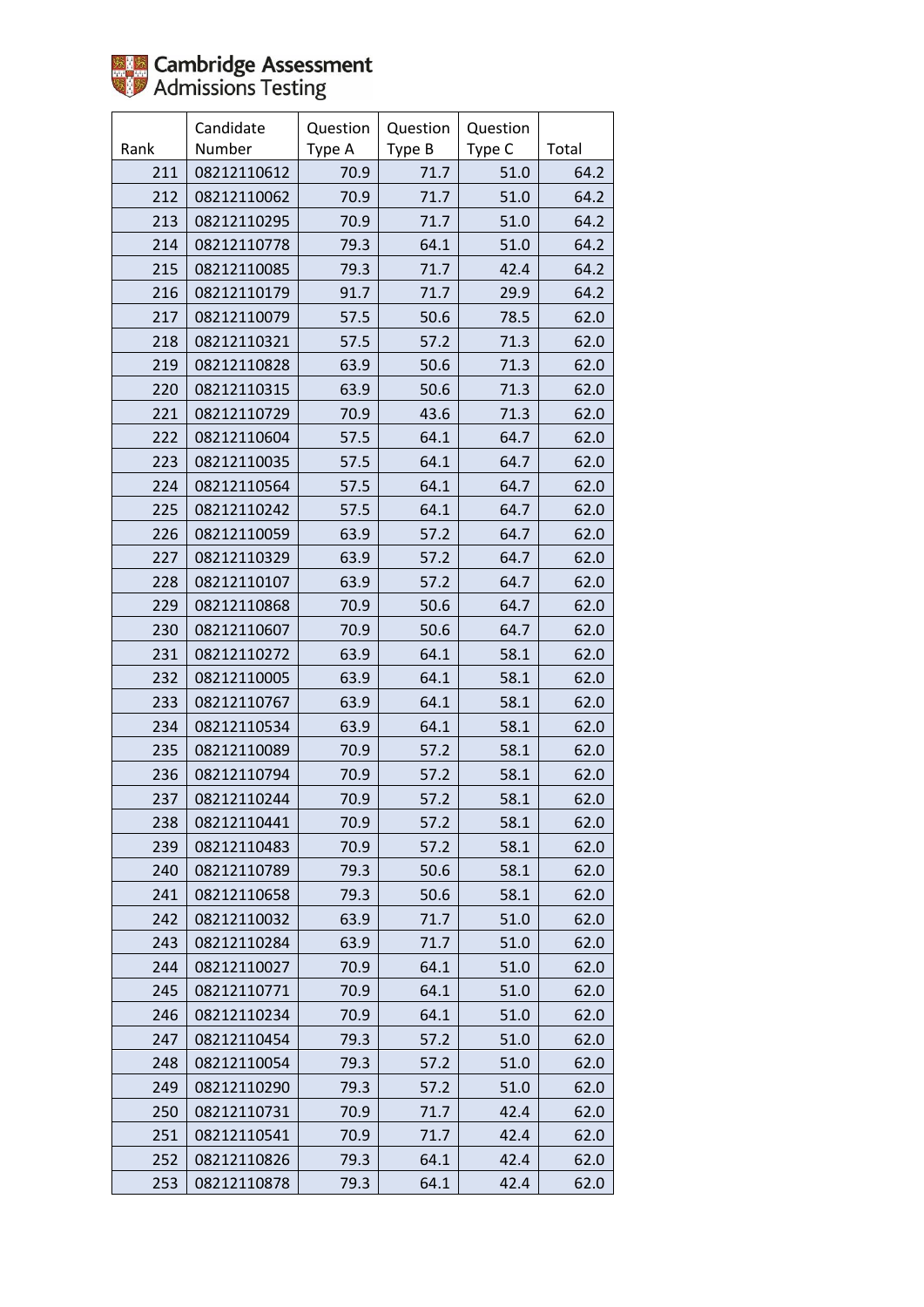

|      | Candidate   | Question | Question | Question |       |
|------|-------------|----------|----------|----------|-------|
| Rank | Number      | Type A   | Type B   | Type C   | Total |
| 254  | 08212110911 | 79.3     | 64.1     | 42.4     | 62.0  |
| 255  | 08212110829 | 79.3     | 64.1     | 42.4     | 62.0  |
| 256  | 08212110205 | 91.7     | 57.2     | 42.4     | 62.0  |
| 257  | 08212110261 | 70.9     | 81.3     | 29.9     | 62.0  |
| 258  | 07212110608 | 84.1     | 46.5     | 53.1     | 60.2  |
| 259  | 08212110382 | 44.4     | 57.2     | 78.5     | 59.8  |
| 260  | 08212110460 | 44.4     | 64.1     | 71.3     | 59.8  |
| 261  | 08212110142 | 44.4     | 64.1     | 71.3     | 59.8  |
| 262  | 08212110143 | 51.2     | 57.2     | 71.3     | 59.8  |
| 263  | 08212110912 | 51.2     | 57.2     | 71.3     | 59.8  |
| 264  | 08212110071 | 63.9     | 43.6     | 71.3     | 59.8  |
| 265  | 08212110446 | 63.9     | 43.6     | 71.3     | 59.8  |
| 266  | 08212110685 | 51.2     | 64.1     | 64.7     | 59.8  |
| 267  | 08212110631 | 63.9     | 50.6     | 64.7     | 59.8  |
| 268  | 08212110286 | 63.9     | 50.6     | 64.7     | 59.8  |
| 269  | 08212110837 | 57.5     | 64.1     | 58.1     | 59.8  |
| 270  | 08212110525 | 57.5     | 64.1     | 58.1     | 59.8  |
| 271  | 08212110844 | 57.5     | 64.1     | 58.1     | 59.8  |
| 272  | 08212110819 | 57.5     | 64.1     | 58.1     | 59.8  |
| 273  | 08212110304 | 57.5     | 64.1     | 58.1     | 59.8  |
| 274  | 08212110195 | 57.5     | 64.1     | 58.1     | 59.8  |
| 275  | 08212110629 | 63.9     | 57.2     | 58.1     | 59.8  |
| 276  | 08212110406 | 63.9     | 57.2     | 58.1     | 59.8  |
| 277  | 08212110747 | 63.9     | 57.2     | 58.1     | 59.8  |
| 278  | 08212110562 | 63.9     | 57.2     | 58.1     | 59.8  |
| 279  | 08212110090 | 63.9     | 57.2     | 58.1     | 59.8  |
| 280  | 08212110709 | 63.9     | 57.2     | 58.1     | 59.8  |
| 281  | 08212110340 | 63.9     | 57.2     | 58.1     | 59.8  |
| 282  | 08212110120 | 70.9     | 50.6     | 58.1     | 59.8  |
| 283  | 08212110208 | 70.9     | 50.6     | 58.1     | 59.8  |
| 284  | 08212110115 | 70.9     | 50.6     | 58.1     | 59.8  |
| 285  | 08212110269 | 70.9     | 50.6     | 58.1     | 59.8  |
| 286  | 08212110360 | 70.9     | 50.6     | 58.1     | 59.8  |
| 287  | 08212110357 | 51.2     | 81.3     | 51.0     | 59.8  |
| 288  | 08212110753 | 57.5     | 71.7     | 51.0     | 59.8  |
| 289  | 08212110550 | 57.5     | 71.7     | 51.0     | 59.8  |
| 290  | 08212110469 | 57.5     | 71.7     | 51.0     | 59.8  |
| 291  | 08212110490 | 57.5     | 71.7     | 51.0     | 59.8  |
| 292  | 08212110752 | 57.5     | 71.7     | 51.0     | 59.8  |
| 293  | 08212110320 | 57.5     | 71.7     | 51.0     | 59.8  |
| 294  | 08212110087 | 57.5     | 71.7     | 51.0     | 59.8  |
| 295  | 08212110129 | 63.9     | 64.1     | 51.0     | 59.8  |
| 296  | 08212110307 | 63.9     | 64.1     | 51.0     | 59.8  |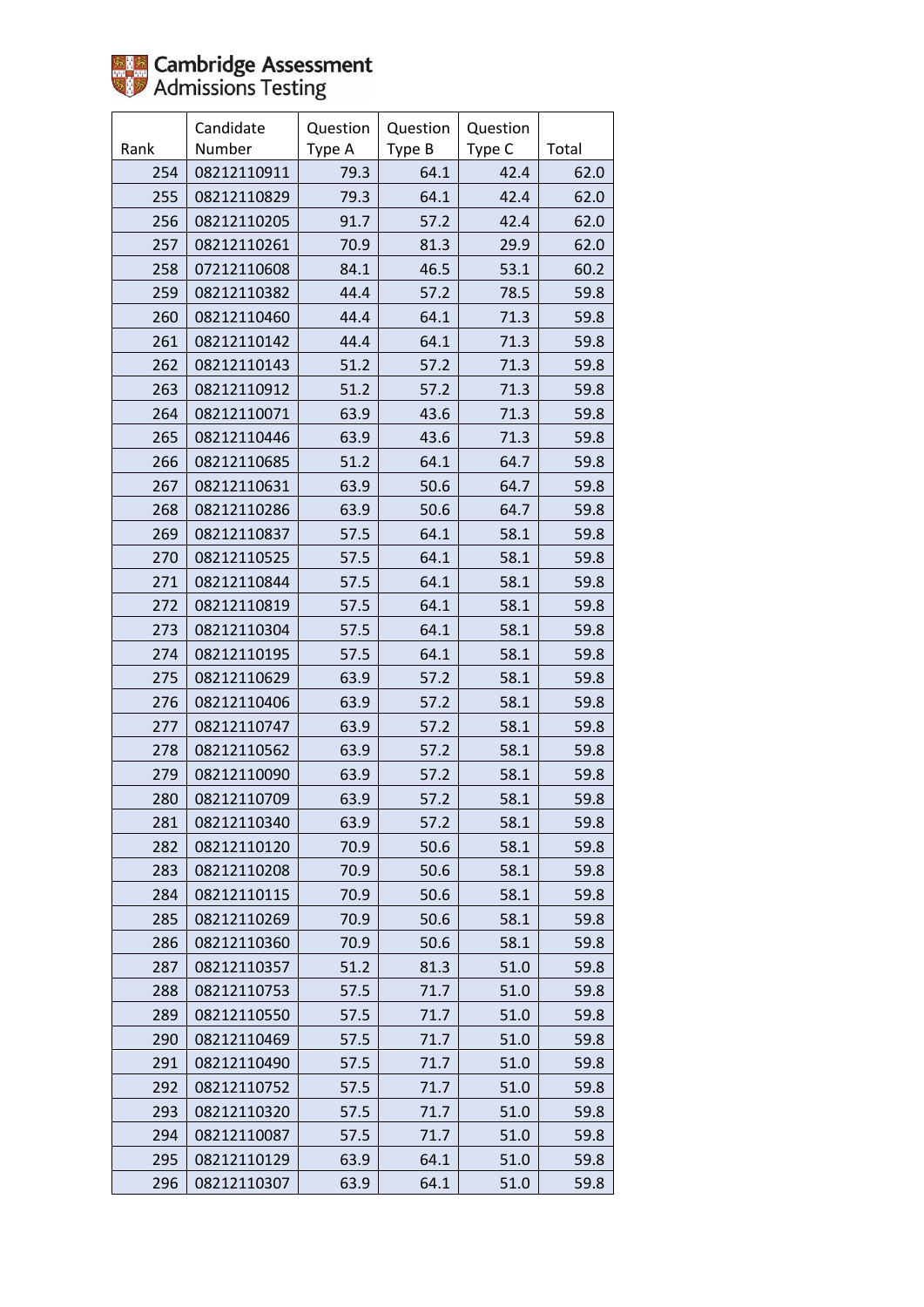|      | Candidate   | Question | Question | Question |       |
|------|-------------|----------|----------|----------|-------|
| Rank | Number      | Type A   | Type B   | Type C   | Total |
| 297  | 08212110380 | 63.9     | 64.1     | 51.0     | 59.8  |
| 298  | 08212110788 | 63.9     | 64.1     | 51.0     | 59.8  |
| 299  | 08212110656 | 63.9     | 64.1     | 51.0     | 59.8  |
| 300  | 08212110487 | 70.9     | 57.2     | 51.0     | 59.8  |
| 301  | 08212110348 | 70.9     | 57.2     | 51.0     | 59.8  |
| 302  | 08212110559 | 70.9     | 57.2     | 51.0     | 59.8  |
| 303  | 08212110434 | 70.9     | 57.2     | 51.0     | 59.8  |
| 304  | 08212110547 | 79.3     | 50.6     | 51.0     | 59.8  |
| 305  | 08212110586 | 79.3     | 50.6     | 51.0     | 59.8  |
| 306  | 08212110280 | 70.9     | 64.1     | 42.4     | 59.8  |
| 307  | 08212110156 | 70.9     | 64.1     | 42.4     | 59.8  |
| 308  | 08212110246 | 44.4     | 57.2     | 71.3     | 57.6  |
| 309  | 08212110573 | 44.4     | 57.2     | 71.3     | 57.6  |
| 310  | 08212110585 | 51.2     | 50.6     | 71.3     | 57.6  |
| 311  | 08212110523 | 44.4     | 64.1     | 64.7     | 57.6  |
| 312  | 08212110901 | 51.2     | 57.2     | 64.7     | 57.6  |
| 313  | 08212110130 | 57.5     | 50.6     | 64.7     | 57.6  |
| 314  | 08212110780 | 51.2     | 64.1     | 58.1     | 57.6  |
| 315  | 08212110268 | 57.5     | 57.2     | 58.1     | 57.6  |
| 316  | 08212110662 | 57.5     | 57.2     | 58.1     | 57.6  |
| 317  | 08212110158 | 57.5     | 57.2     | 58.1     | 57.6  |
| 318  | 08212110636 | 57.5     | 57.2     | 58.1     | 57.6  |
| 319  | 08212110595 | 57.5     | 57.2     | 58.1     | 57.6  |
| 320  | 08212110178 | 63.9     | 50.6     | 58.1     | 57.6  |
| 321  | 08212110581 | 63.9     | 50.6     | 58.1     | 57.6  |
| 322  | 08212110043 | 63.9     | 50.6     | 58.1     | 57.6  |
| 323  | 08212110538 | 51.2     | 71.7     | 51.0     | 57.6  |
| 324  | 08212110600 | 51.2     | 71.7     | 51.0     | 57.6  |
| 325  | 08212110711 | 57.5     | 64.1     | 51.0     | 57.6  |
| 326  | 08212110743 | 57.5     | 64.1     | 51.0     | 57.6  |
| 327  | 08212110415 | 57.5     | 64.1     | 51.0     | 57.6  |
| 328  | 08212110420 | 57.5     | 64.1     | 51.0     | 57.6  |
| 329  | 08212110470 | 63.9     | 57.2     | 51.0     | 57.6  |
| 330  | 08212110081 | 63.9     | 57.2     | 51.0     | 57.6  |
| 331  | 08212110761 | 63.9     | 57.2     | 51.0     | 57.6  |
| 332  | 08212110252 | 63.9     | 57.2     | 51.0     | 57.6  |
| 333  | 08212110624 | 79.3     | 43.6     | 51.0     | 57.6  |
| 334  | 08212110317 | 79.3     | 43.6     | 51.0     | 57.6  |
| 335  | 08212110407 | 57.5     | 71.7     | 42.4     | 57.6  |
| 336  | 08212110867 | 70.9     | 57.2     | 42.4     | 57.6  |
| 337  | 08212110440 | 57.5     | 81.3     | 29.9     | 57.6  |
| 338  | 08212110824 | 63.9     | 71.7     | 29.9     | 57.6  |
| 339  | 08212110637 | 51.2     | 43.6     | 71.3     | 55.4  |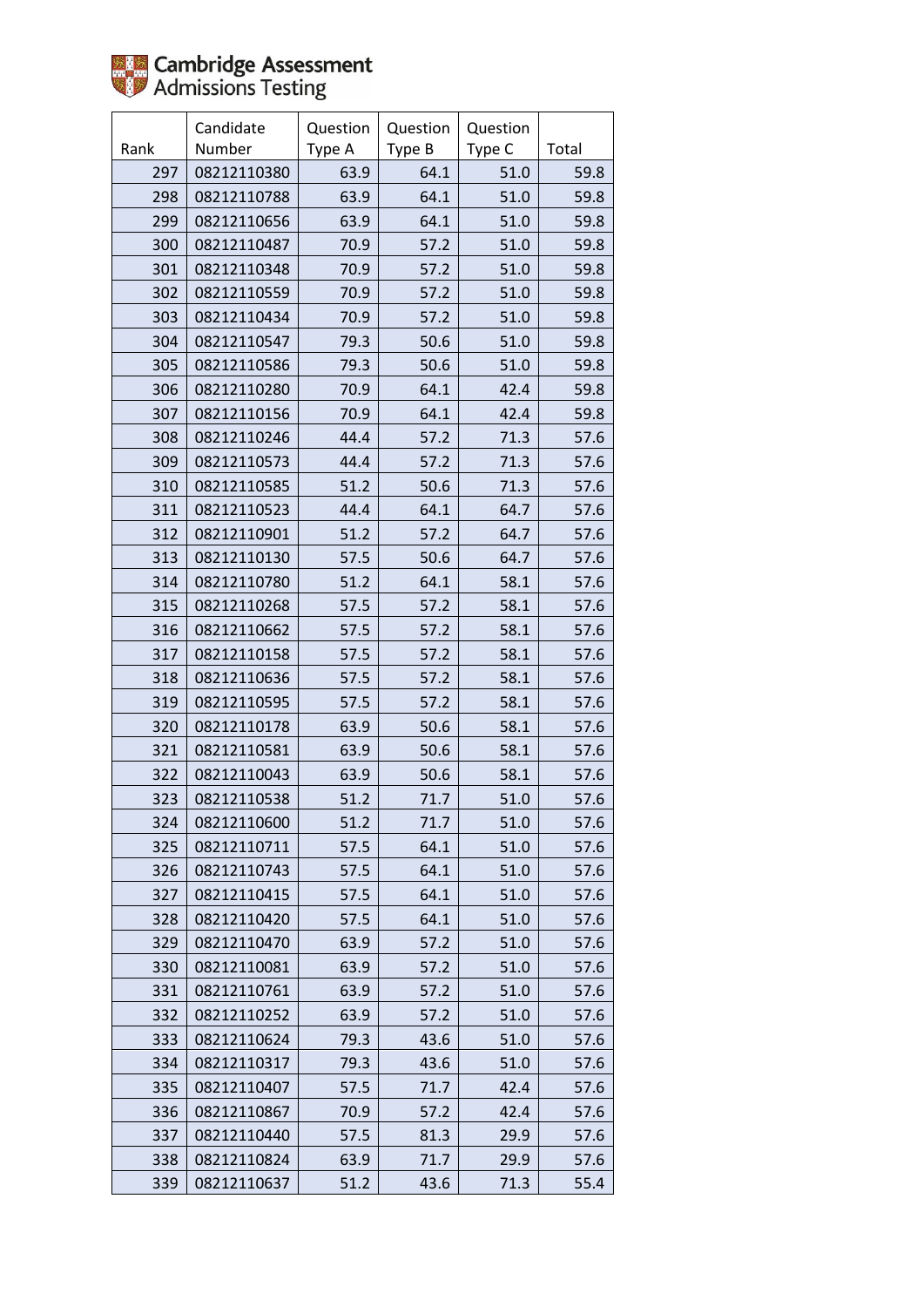

|      | Candidate   | Question | Question | Question |       |
|------|-------------|----------|----------|----------|-------|
| Rank | Number      | Type A   | Type B   | Type C   | Total |
| 340  | 08212110310 | 57.5     | 35.3     | 71.3     | 55.4  |
| 341  | 08212110080 | 44.4     | 57.2     | 64.7     | 55.4  |
| 342  | 08212110755 | 44.4     | 57.2     | 64.7     | 55.4  |
| 343  | 08212110906 | 51.2     | 50.6     | 64.7     | 55.4  |
| 344  | 08212110674 | 51.2     | 50.6     | 64.7     | 55.4  |
| 345  | 08212110112 | 63.9     | 35.3     | 64.7     | 55.4  |
| 346  | 08212110147 | 44.4     | 64.1     | 58.1     | 55.4  |
| 347  | 08212110489 | 51.2     | 57.2     | 58.1     | 55.4  |
| 348  | 08212110091 | 51.2     | 57.2     | 58.1     | 55.4  |
| 349  | 08212110422 | 51.2     | 57.2     | 58.1     | 55.4  |
| 350  | 08212110330 | 51.2     | 57.2     | 58.1     | 55.4  |
| 351  | 08212110442 | 51.2     | 57.2     | 58.1     | 55.4  |
| 352  | 08212110866 | 51.2     | 57.2     | 58.1     | 55.4  |
| 353  | 08212110661 | 51.2     | 57.2     | 58.1     | 55.4  |
| 354  | 08212110267 | 57.5     | 50.6     | 58.1     | 55.4  |
| 355  | 08212110241 | 57.5     | 50.6     | 58.1     | 55.4  |
| 356  | 08212110640 | 57.5     | 50.6     | 58.1     | 55.4  |
| 357  | 08212110898 | 57.5     | 50.6     | 58.1     | 55.4  |
| 358  | 08212110220 | 63.9     | 43.6     | 58.1     | 55.4  |
| 359  | 08212110194 | 63.9     | 43.6     | 58.1     | 55.4  |
| 360  | 08212110018 | 51.2     | 64.1     | 51.0     | 55.4  |
| 361  | 08212110190 | 51.2     | 64.1     | 51.0     | 55.4  |
| 362  | 08212110706 | 51.2     | 64.1     | 51.0     | 55.4  |
| 363  | 08212110437 | 57.5     | 57.2     | 51.0     | 55.4  |
| 364  | 08212110643 | 57.5     | 57.2     | 51.0     | 55.4  |
| 365  | 08212110270 | 57.5     | 57.2     | 51.0     | 55.4  |
| 366  | 08212110543 | 57.5     | 57.2     | 51.0     | 55.4  |
| 367  | 08212110078 | 57.5     | 57.2     | 51.0     | 55.4  |
| 368  | 08212110691 | 57.5     | 57.2     | 51.0     | 55.4  |
| 369  | 08212110218 | 57.5     | 57.2     | 51.0     | 55.4  |
| 370  | 08212110699 | 57.5     | 57.2     | 51.0     | 55.4  |
| 371  | 08212110293 | 63.9     | 50.6     | 51.0     | 55.4  |
| 372  | 08212110251 | 63.9     | 50.6     | 51.0     | 55.4  |
| 373  | 08212110028 | 63.9     | 50.6     | 51.0     | 55.4  |
| 374  | 08212110022 | 70.9     | 43.6     | 51.0     | 55.4  |
| 375  | 08212110248 | 70.9     | 43.6     | 51.0     | 55.4  |
| 376  | 08212110413 | 51.2     | 71.7     | 42.4     | 55.4  |
| 377  | 08212110613 | 57.5     | 64.1     | 42.4     | 55.4  |
| 378  | 08212110009 | 57.5     | 64.1     | 42.4     | 55.4  |
| 379  | 08212110692 | 63.9     | 57.2     | 42.4     | 55.4  |
| 380  | 08212110309 | 63.9     | 57.2     | 42.4     | 55.4  |
| 381  | 08212110063 | 63.9     | 57.2     | 42.4     | 55.4  |
| 382  | 08212110845 | 63.9     | 57.2     | 42.4     | 55.4  |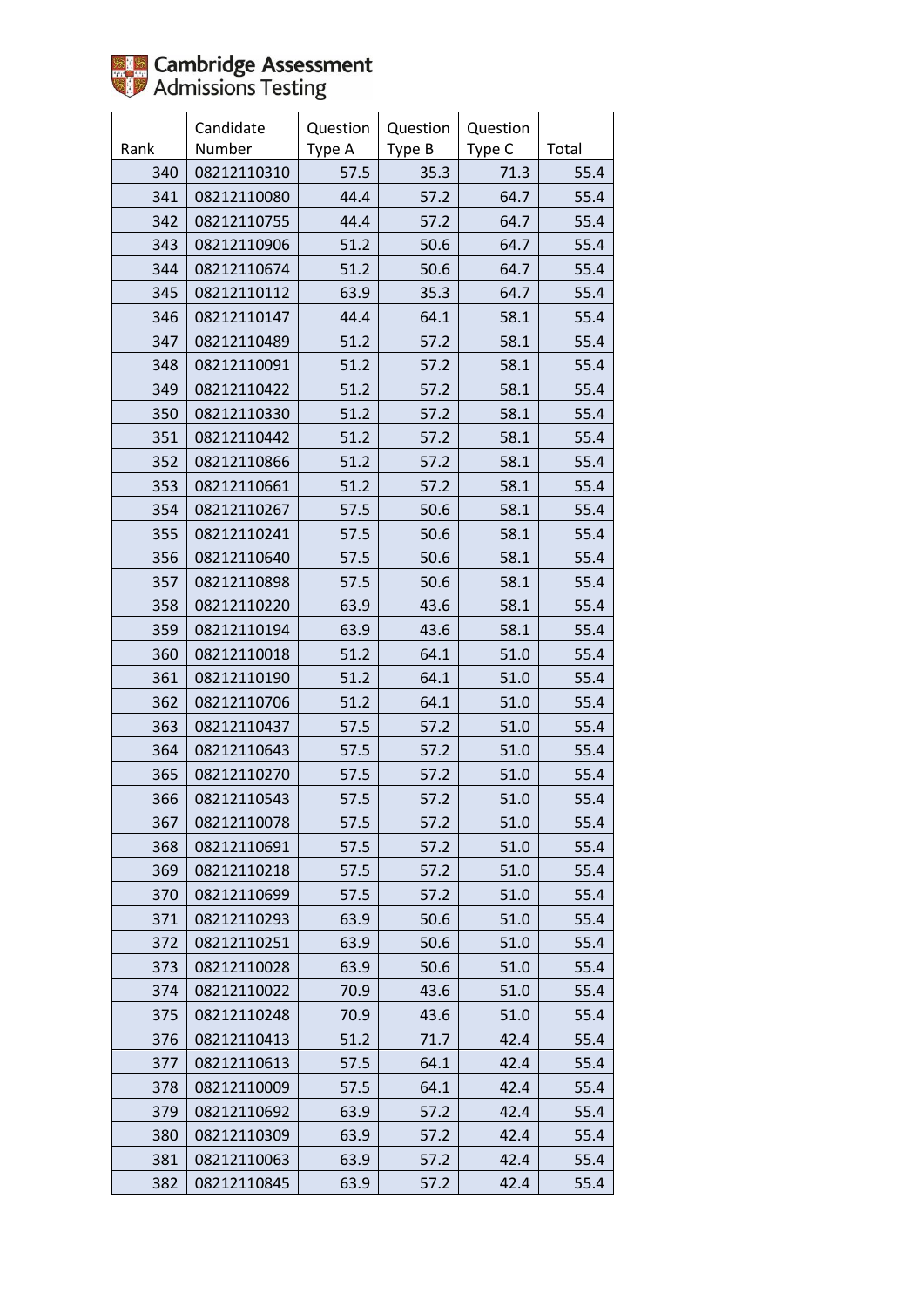|      | Candidate   | Question | Question | Question |       |
|------|-------------|----------|----------|----------|-------|
| Rank | Number      | Type A   | Type B   | Type C   | Total |
| 383  | 08212110148 | 70.9     | 50.6     | 42.4     | 55.4  |
| 384  | 08212110012 | 70.9     | 50.6     | 42.4     | 55.4  |
| 385  | 08212110476 | 70.9     | 50.6     | 42.4     | 55.4  |
| 386  | 08212110698 | 79.3     | 43.6     | 42.4     | 55.4  |
| 387  | 08212110097 | 63.9     | 64.1     | 29.9     | 55.4  |
| 388  | 08212110764 | 70.9     | 57.2     | 29.9     | 55.4  |
| 389  | 08212110682 | 44.4     | 50.6     | 64.7     | 53.2  |
| 390  | 08212110861 | 44.4     | 50.6     | 64.7     | 53.2  |
| 391  | 08212110260 | 51.2     | 43.6     | 64.7     | 53.2  |
| 392  | 08212110013 | 51.2     | 43.6     | 64.7     | 53.2  |
| 393  | 08212110864 | 51.2     | 43.6     | 64.7     | 53.2  |
| 394  | 08212110392 | 36.2     | 64.1     | 58.1     | 53.2  |
| 395  | 08212110504 | 44.4     | 57.2     | 58.1     | 53.2  |
| 396  | 08212110740 | 44.4     | 57.2     | 58.1     | 53.2  |
| 397  | 08212110540 | 44.4     | 57.2     | 58.1     | 53.2  |
| 398  | 08212110227 | 44.4     | 57.2     | 58.1     | 53.2  |
| 399  | 08212110854 | 44.4     | 57.2     | 58.1     | 53.2  |
| 400  | 08212110501 | 51.2     | 50.6     | 58.1     | 53.2  |
| 401  | 08212110492 | 51.2     | 50.6     | 58.1     | 53.2  |
| 402  | 08212110240 | 51.2     | 50.6     | 58.1     | 53.2  |
| 403  | 08212110678 | 51.2     | 50.6     | 58.1     | 53.2  |
| 404  | 08212110341 | 51.2     | 50.6     | 58.1     | 53.2  |
| 405  | 08212110336 | 51.2     | 50.6     | 58.1     | 53.2  |
| 406  | 08212110312 | 57.5     | 43.6     | 58.1     | 53.2  |
| 407  | 08212110583 | 57.5     | 43.6     | 58.1     | 53.2  |
| 408  | 08212110008 | 57.5     | 43.6     | 58.1     | 53.2  |
| 409  | 08212110183 | 57.5     | 43.6     | 58.1     | 53.2  |
| 410  | 08212110047 | 57.5     | 43.6     | 58.1     | 53.2  |
| 411  | 08212110584 | 57.5     | 43.6     | 58.1     | 53.2  |
| 412  | 08212110381 | 44.4     | 64.1     | 51.0     | 53.2  |
| 413  | 08212110314 | 44.4     | 64.1     | 51.0     | 53.2  |
| 414  | 08212110109 | 44.4     | 64.1     | 51.0     | 53.2  |
| 415  | 08212110358 | 44.4     | 64.1     | 51.0     | 53.2  |
| 416  | 08212110126 | 44.4     | 64.1     | 51.0     | 53.2  |
| 417  | 08212110672 | 51.2     | 57.2     | 51.0     | 53.2  |
| 418  | 08212110015 | 51.2     | 57.2     | 51.0     | 53.2  |
| 419  | 08212110730 | 51.2     | 57.2     | 51.0     | 53.2  |
| 420  | 08212110697 | 57.5     | 50.6     | 51.0     | 53.2  |
| 421  | 08212110424 | 57.5     | 50.6     | 51.0     | 53.2  |
| 422  | 08212110044 | 57.5     | 50.6     | 51.0     | 53.2  |
| 423  | 08212110606 | 57.5     | 50.6     | 51.0     | 53.2  |
| 424  | 08212110034 | 57.5     | 50.6     | 51.0     | 53.2  |
| 425  | 08212110160 | 63.9     | 43.6     | 51.0     | 53.2  |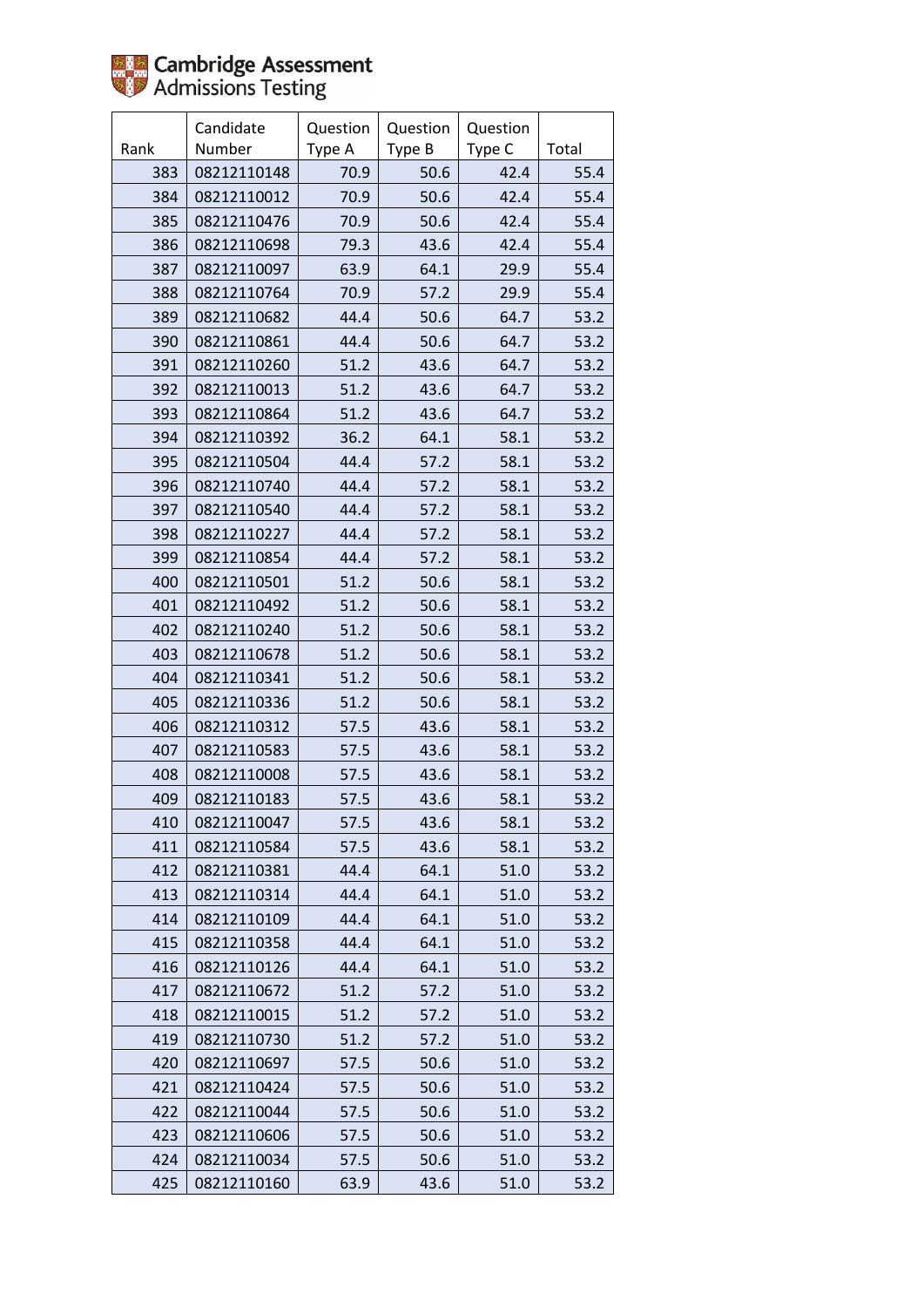

|      | Candidate   | Question | Question | Question |       |
|------|-------------|----------|----------|----------|-------|
| Rank | Number      | Type A   | Type B   | Type C   | Total |
| 426  | 08212110204 | 63.9     | 43.6     | 51.0     | 53.2  |
| 427  | 08212110050 | 63.9     | 43.6     | 51.0     | 53.2  |
| 428  | 08212110835 | 63.9     | 43.6     | 51.0     | 53.2  |
| 429  | 08212110237 | 51.2     | 64.1     | 42.4     | 53.2  |
| 430  | 08212110435 | 51.2     | 64.1     | 42.4     | 53.2  |
| 431  | 08212110618 | 51.2     | 64.1     | 42.4     | 53.2  |
| 432  | 08212110168 | 51.2     | 64.1     | 42.4     | 53.2  |
| 433  | 08212110003 | 51.2     | 64.1     | 42.4     | 53.2  |
| 434  | 08212110517 | 57.5     | 57.2     | 42.4     | 53.2  |
| 435  | 08212110182 | 57.5     | 57.2     | 42.4     | 53.2  |
| 436  | 08212110561 | 57.5     | 57.2     | 42.4     | 53.2  |
| 437  | 08212110176 | 57.5     | 57.2     | 42.4     | 53.2  |
| 438  | 08212110389 | 63.9     | 50.6     | 42.4     | 53.2  |
| 439  | 08212110565 | 63.9     | 50.6     | 42.4     | 53.2  |
| 440  | 08212110766 | 63.9     | 50.6     | 42.4     | 53.2  |
| 441  | 08212110599 | 63.9     | 57.2     | 29.9     | 53.2  |
| 442  | 08212110793 | 63.9     | 64.1     | 0.0      | 53.2  |
| 443  | 08212110715 | 24.3     | 50.6     | 71.3     | 50.9  |
| 444  | 08212110862 | 24.3     | 50.6     | 71.3     | 50.9  |
| 445  | 08212110140 | 36.2     | 50.6     | 64.7     | 50.9  |
| 446  | 08212110230 | 44.4     | 43.6     | 64.7     | 50.9  |
| 447  | 08212110702 | 51.2     | 35.3     | 64.7     | 50.9  |
| 448  | 08212110536 | 51.2     | 35.3     | 64.7     | 50.9  |
| 449  | 08212110452 | 24.3     | 64.1     | 58.1     | 50.9  |
| 450  | 08212110657 | 44.4     | 50.6     | 58.1     | 50.9  |
| 451  | 08212110019 | 44.4     | 50.6     | 58.1     | 50.9  |
| 452  | 08212110101 | 44.4     | 50.6     | 58.1     | 50.9  |
| 453  | 08212110802 | 44.4     | 50.6     | 58.1     | 50.9  |
| 454  | 08212110795 | 44.4     | 50.6     | 58.1     | 50.9  |
| 455  | 08212110641 | 51.2     | 43.6     | 58.1     | 50.9  |
| 456  | 08212110784 | 51.2     | 43.6     | 58.1     | 50.9  |
| 457  | 08212110041 | 51.2     | 43.6     | 58.1     | 50.9  |
| 458  | 08212110324 | 51.2     | 43.6     | 58.1     | 50.9  |
| 459  | 08212110651 | 36.2     | 64.1     | 51.0     | 50.9  |
| 460  | 08212110200 | 44.4     | 57.2     | 51.0     | 50.9  |
| 461  | 08212110337 | 44.4     | 57.2     | 51.0     | 50.9  |
| 462  | 08212110499 | 44.4     | 57.2     | 51.0     | 50.9  |
| 463  | 08212110299 | 44.4     | 57.2     | 51.0     | 50.9  |
| 464  | 08212110256 | 51.2     | 50.6     | 51.0     | 50.9  |
| 465  | 08212110037 | 51.2     | 50.6     | 51.0     | 50.9  |
| 466  | 08212110816 | 51.2     | 50.6     | 51.0     | 50.9  |
| 467  | 08212110165 | 51.2     | 50.6     | 51.0     | 50.9  |
| 468  | 08212110124 | 51.2     | 50.6     | 51.0     | 50.9  |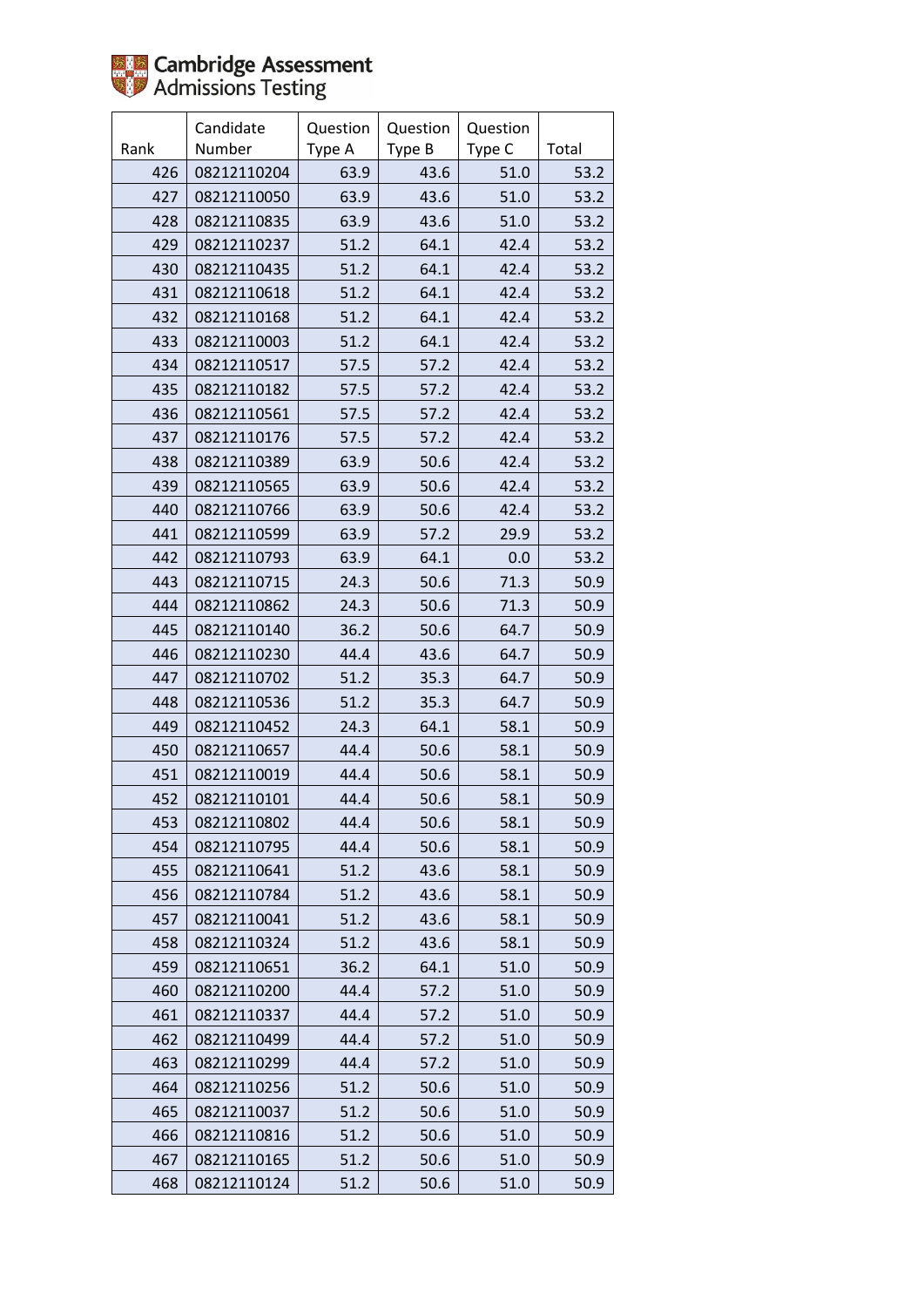

|      | Candidate   | Question | Question | Question |       |
|------|-------------|----------|----------|----------|-------|
| Rank | Number      | Type A   | Type B   | Type C   | Total |
| 469  | 08212110213 | 51.2     | 50.6     | 51.0     | 50.9  |
| 470  | 08212110634 | 57.5     | 43.6     | 51.0     | 50.9  |
| 471  | 08212110414 | 57.5     | 43.6     | 51.0     | 50.9  |
| 472  | 08212110777 | 57.5     | 43.6     | 51.0     | 50.9  |
| 473  | 08212110801 | 63.9     | 35.3     | 51.0     | 50.9  |
| 474  | 08212110117 | 44.4     | 64.1     | 42.4     | 50.9  |
| 475  | 08212110539 | 44.4     | 64.1     | 42.4     | 50.9  |
| 476  | 08212110400 | 44.4     | 64.1     | 42.4     | 50.9  |
| 477  | 08212110481 | 51.2     | 57.2     | 42.4     | 50.9  |
| 478  | 08212110473 | 51.2     | 57.2     | 42.4     | 50.9  |
| 479  | 08212110785 | 51.2     | 57.2     | 42.4     | 50.9  |
| 480  | 08212110598 | 51.2     | 57.2     | 42.4     | 50.9  |
| 481  | 08212110253 | 51.2     | 57.2     | 42.4     | 50.9  |
| 482  | 08212110386 | 57.5     | 50.6     | 42.4     | 50.9  |
| 483  | 08212110671 | 57.5     | 50.6     | 42.4     | 50.9  |
| 484  | 08212110519 | 57.5     | 50.6     | 42.4     | 50.9  |
| 485  | 08212110345 | 57.5     | 50.6     | 42.4     | 50.9  |
| 486  | 08212110758 | 63.9     | 43.6     | 42.4     | 50.9  |
| 487  | 08212110255 | 63.9     | 43.6     | 42.4     | 50.9  |
| 488  | 08212110896 | 51.2     | 64.1     | 29.9     | 50.9  |
| 489  | 08212110812 | 51.2     | 64.1     | 29.9     | 50.9  |
| 490  | 08212110496 | 57.5     | 57.2     | 29.9     | 50.9  |
| 491  | 08212110814 | 63.9     | 50.6     | 29.9     | 50.9  |
| 492  | 08212110444 | 70.9     | 43.6     | 29.9     | 50.9  |
| 493  | 08212110396 | 63.9     | 57.2     | 0.0      | 50.9  |
| 494  | 08212110292 | 36.2     | 43.6     | 64.7     | 48.6  |
| 495  | 08212110545 | 44.4     | 35.3     | 64.7     | 48.6  |
| 496  | 08212110871 | 44.4     | 35.3     | 64.7     | 48.6  |
| 497  | 08212110616 | 51.2     | 23.3     | 64.7     | 48.6  |
| 498  | 08212110339 | 24.3     | 57.2     | 58.1     | 48.6  |
| 499  | 08212110419 | 36.2     | 50.6     | 58.1     | 48.6  |
| 500  | 08212110104 | 44.4     | 43.6     | 58.1     | 48.6  |
| 501  | 08212110006 | 44.4     | 43.6     | 58.1     | 48.6  |
| 502  | 08212110707 | 51.2     | 35.3     | 58.1     | 48.6  |
| 503  | 08212110365 | 51.2     | 35.3     | 58.1     | 48.6  |
| 504  | 08212110201 | 51.2     | 35.3     | 58.1     | 48.6  |
| 505  | 08212110601 | 36.2     | 57.2     | 51.0     | 48.6  |
| 506  | 08212110128 | 36.2     | 57.2     | 51.0     | 48.6  |
| 507  | 08212110289 | 44.4     | 50.6     | 51.0     | 48.6  |
| 508  | 08212180597 | 44.4     | 50.6     | 51.0     | 48.6  |
| 509  | 08212110810 | 44.4     | 50.6     | 51.0     | 48.6  |
| 510  | 08212110625 | 44.4     | 50.6     | 51.0     | 48.6  |
| 511  | 08212110635 | 44.4     | 50.6     | 51.0     | 48.6  |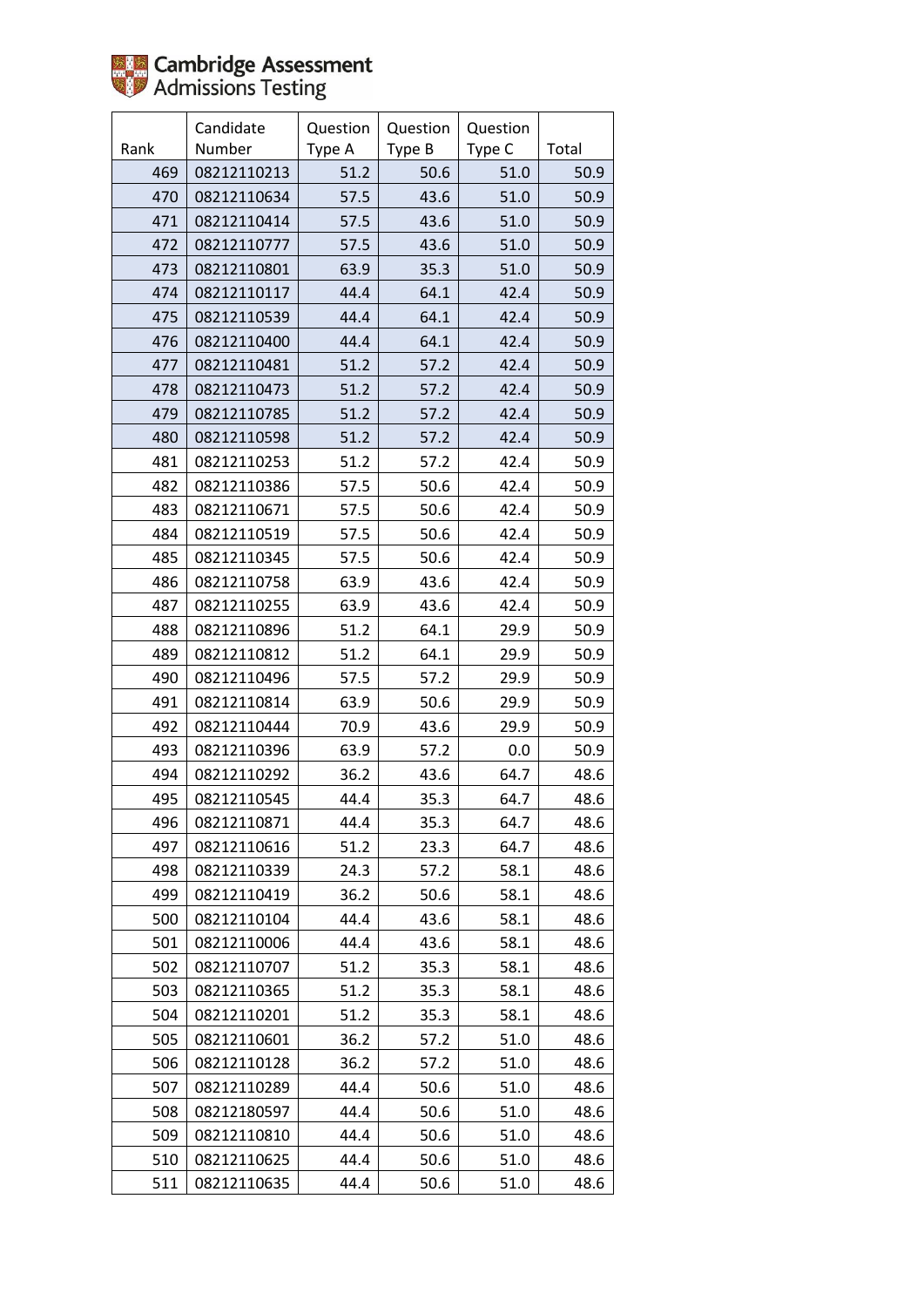|      | Candidate   | Question | Question | Question |       |
|------|-------------|----------|----------|----------|-------|
| Rank | Number      | Type A   | Type B   | Type C   | Total |
| 512  | 08212110258 | 51.2     | 43.6     | 51.0     | 48.6  |
| 513  | 08212110870 | 51.2     | 43.6     | 51.0     | 48.6  |
| 514  | 08212110164 | 51.2     | 43.6     | 51.0     | 48.6  |
| 515  | 08212110567 | 51.2     | 43.6     | 51.0     | 48.6  |
| 516  | 08212110664 | 57.5     | 35.3     | 51.0     | 48.6  |
| 517  | 08212110551 | 57.5     | 35.3     | 51.0     | 48.6  |
| 518  | 08212110131 | 36.2     | 64.1     | 42.4     | 48.6  |
| 519  | 08212110532 | 36.2     | 64.1     | 42.4     | 48.6  |
| 520  | 08212110516 | 44.4     | 57.2     | 42.4     | 48.6  |
| 521  | 08212110478 | 51.2     | 50.6     | 42.4     | 48.6  |
| 522  | 08212110276 | 51.2     | 50.6     | 42.4     | 48.6  |
| 523  | 08212110736 | 51.2     | 50.6     | 42.4     | 48.6  |
| 524  | 08212110355 | 51.2     | 50.6     | 42.4     | 48.6  |
| 525  | 08212110748 | 51.2     | 50.6     | 42.4     | 48.6  |
| 526  | 08212110800 | 51.2     | 50.6     | 42.4     | 48.6  |
| 527  | 08212110137 | 57.5     | 43.6     | 42.4     | 48.6  |
| 528  | 08212110813 | 57.5     | 43.6     | 42.4     | 48.6  |
| 529  | 08212110141 | 44.4     | 64.1     | 29.9     | 48.6  |
| 530  | 08212110626 | 44.4     | 64.1     | 29.9     | 48.6  |
| 531  | 08212110741 | 44.4     | 64.1     | 29.9     | 48.6  |
| 532  | 08212110351 | 51.2     | 57.2     | 29.9     | 48.6  |
| 533  | 08212110398 | 51.2     | 57.2     | 29.9     | 48.6  |
| 534  | 08212110347 | 51.2     | 57.2     | 29.9     | 48.6  |
| 535  | 08212110739 | 57.5     | 50.6     | 29.9     | 48.6  |
| 536  | 08212110509 | 57.5     | 50.6     | 29.9     | 48.6  |
| 537  | 08212110873 | 63.9     | 43.6     | 29.9     | 48.6  |
| 538  | 08212110745 | 63.9     | 43.6     | 29.9     | 48.6  |
| 539  | 08212110214 | 63.9     | 43.6     | 29.9     | 48.6  |
| 540  | 08212110038 | 63.9     | 50.6     | 0.0      | 48.6  |
| 541  | 08212110852 | 36.2     | 35.3     | 64.7     | 46.1  |
| 542  | 08212110287 | 36.2     | 35.3     | 64.7     | 46.1  |
| 543  | 08212110888 | 36.2     | 35.3     | 64.7     | 46.1  |
| 544  | 08212110646 | 24.3     | 50.6     | 58.1     | 46.1  |
| 545  | 08212110886 | 24.3     | 50.6     | 58.1     | 46.1  |
| 546  | 08212110497 | 36.2     | 43.6     | 58.1     | 46.1  |
| 547  | 08212110879 | 44.4     | 35.3     | 58.1     | 46.1  |
| 548  | 08212110259 | 44.4     | 35.3     | 58.1     | 46.1  |
| 549  | 08212110472 | 51.2     | 23.3     | 58.1     | 46.1  |
| 550  | 08212110549 | 24.3     | 57.2     | 51.0     | 46.1  |
| 551  | 08212110913 | 36.2     | 50.6     | 51.0     | 46.1  |
| 552  | 08212110449 | 36.2     | 50.6     | 51.0     | 46.1  |
| 553  | 08212110350 | 44.4     | 43.6     | 51.0     | 46.1  |
| 554  | 08212110846 | 44.4     | 43.6     | 51.0     | 46.1  |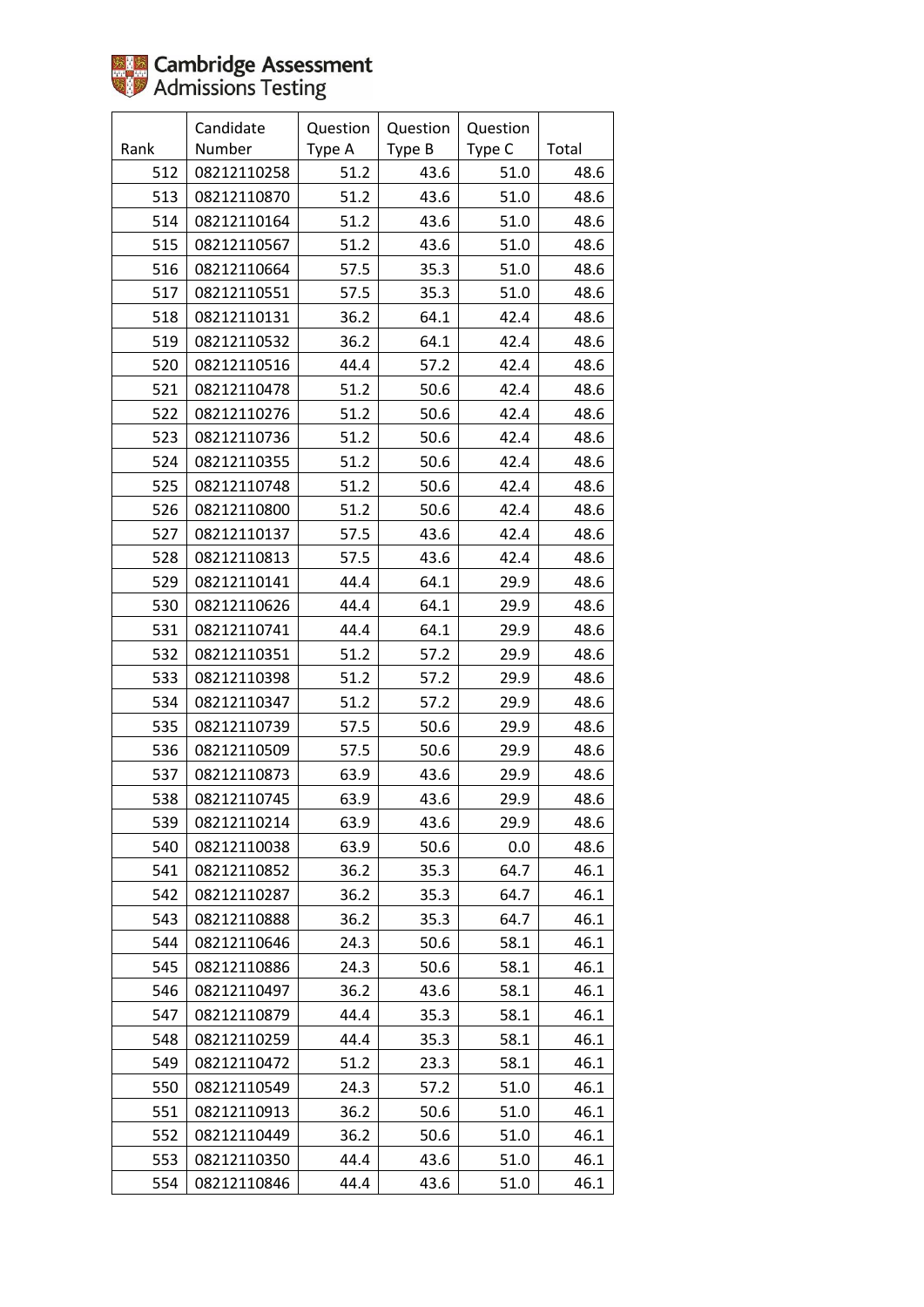|      | Candidate   | Question | Question | Question |       |
|------|-------------|----------|----------|----------|-------|
| Rank | Number      | Type A   | Type B   | Type C   | Total |
| 555  | 08212110843 | 44.4     | 43.6     | 51.0     | 46.1  |
| 556  | 08212110546 | 44.4     | 43.6     | $51.0\,$ | 46.1  |
| 557  | 08212110512 | 44.4     | 43.6     | 51.0     | 46.1  |
| 558  | 08212110689 | 44.4     | 43.6     | 51.0     | 46.1  |
| 559  | 08212110093 | 51.2     | 35.3     | 51.0     | 46.1  |
| 560  | 08212110737 | 51.2     | 35.3     | 51.0     | 46.1  |
| 561  | 08212110680 | 24.3     | 64.1     | 42.4     | 46.1  |
| 562  | 08212110578 | 24.3     | 64.1     | 42.4     | 46.1  |
| 563  | 08212110308 | 36.2     | 57.2     | 42.4     | 46.1  |
| 564  | 08212110876 | 36.2     | 57.2     | 42.4     | 46.1  |
| 565  | 08212110334 | 36.2     | 57.2     | 42.4     | 46.1  |
| 566  | 08212110522 | 44.4     | 50.6     | 42.4     | 46.1  |
| 567  | 08212110172 | 44.4     | 50.6     | 42.4     | 46.1  |
| 568  | 08212110918 | 44.4     | 50.6     | 42.4     | 46.1  |
| 569  | 08212110366 | 51.2     | 43.6     | 42.4     | 46.1  |
| 570  | 08212110554 | 51.2     | 43.6     | 42.4     | 46.1  |
| 571  | 08212110411 | 51.2     | 43.6     | 42.4     | 46.1  |
| 572  | 08212110108 | 51.2     | 43.6     | 42.4     | 46.1  |
| 573  | 08212110475 | 51.2     | 43.6     | 42.4     | 46.1  |
| 574  | 08212110667 | 51.2     | 43.6     | 42.4     | 46.1  |
| 575  | 08212110803 | 51.2     | 43.6     | 42.4     | 46.1  |
| 576  | 08212110466 | 57.5     | 35.3     | 42.4     | 46.1  |
| 577  | 08212110781 | 57.5     | 35.3     | 42.4     | 46.1  |
| 578  | 08212110301 | 57.5     | 35.3     | 42.4     | 46.1  |
| 579  | 08212110477 | 57.5     | 35.3     | 42.4     | 46.1  |
| 580  | 08212110202 | 44.4     | 57.2     | 29.9     | 46.1  |
| 581  | 08212110505 | 44.4     | 57.2     | 29.9     | 46.1  |
| 582  | 08212110580 | 57.5     | 43.6     | 29.9     | 46.1  |
| 583  | 08212110749 | 57.5     | 43.6     | 29.9     | 46.1  |
| 584  | 08212110285 | 44.4     | 64.1     | 0.0      | 46.1  |
| 585  | 08212110842 | 51.2     | 57.2     | 0.0      | 46.1  |
| 586  | 08212110526 | 63.9     | 43.6     | 0.0      | 46.1  |
| 587  | 08212110917 | 24.3     | 43.6     | 58.1     | 43.6  |
| 588  | 08212110639 | 36.2     | 35.3     | 58.1     | 43.6  |
| 589  | 08212110385 | 36.2     | 35.3     | 58.1     | 43.6  |
| 590  | 08212110153 | 36.2     | 35.3     | 58.1     | 43.6  |
| 591  | 08212110537 | 44.4     | 23.3     | 58.1     | 43.6  |
| 592  | 08212110439 | 44.4     | 23.3     | 58.1     | 43.6  |
| 593  | 08212110720 | 0.0      | 57.2     | 51.0     | 43.6  |
| 594  | 08212110552 | 24.3     | 50.6     | 51.0     | 43.6  |
| 595  | 08212110495 | 24.3     | 50.6     | 51.0     | 43.6  |
| 596  | 08212110681 | 24.3     | 50.6     | 51.0     | 43.6  |
| 597  | 08212110863 | 24.3     | 50.6     | 51.0     | 43.6  |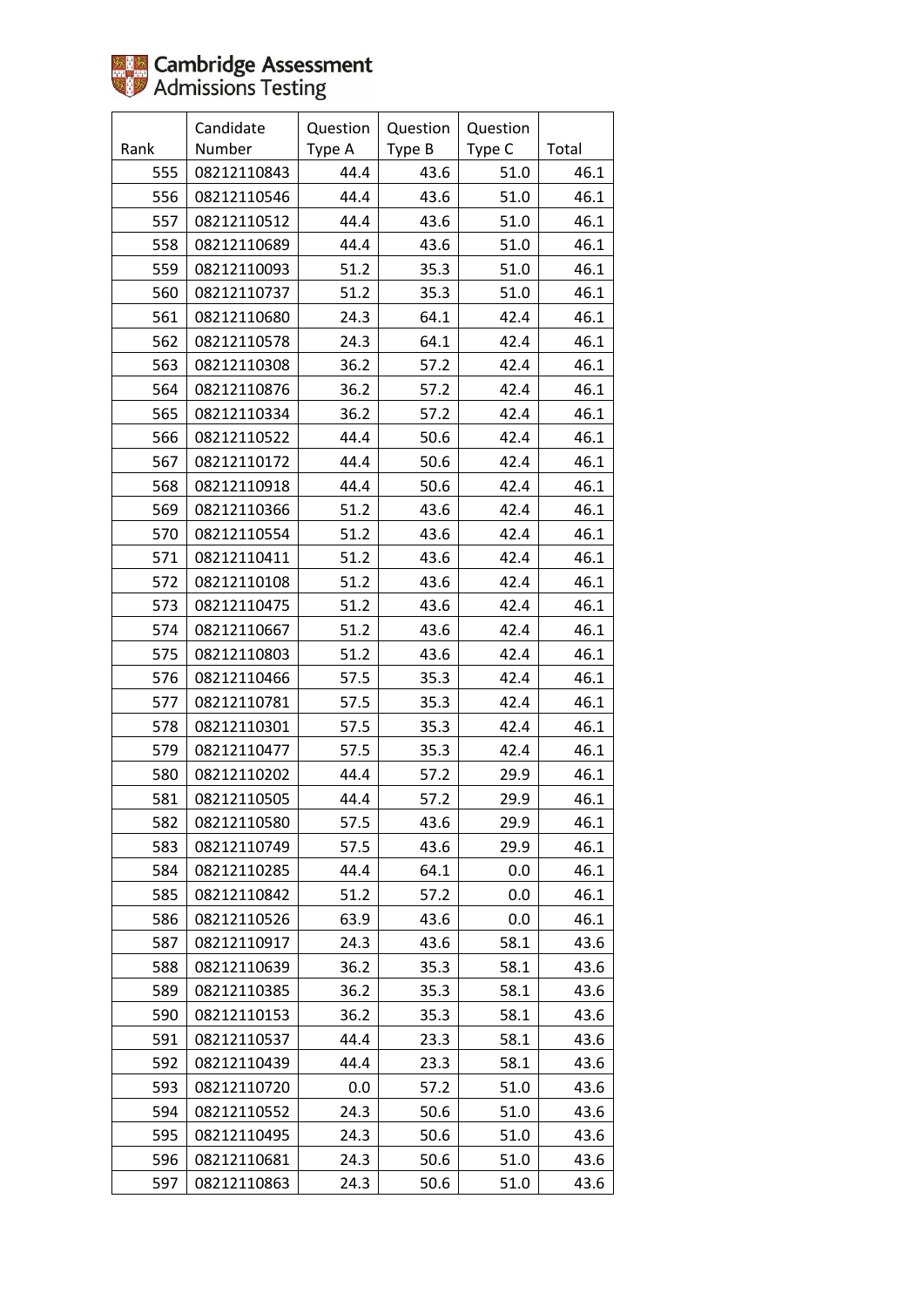|      | Candidate   | Question | Question | Question |       |
|------|-------------|----------|----------|----------|-------|
| Rank | Number      | Type A   | Type B   | Type C   | Total |
| 598  | 08212110807 | 24.3     | 50.6     | 51.0     | 43.6  |
| 599  | 08212110703 | 24.3     | 50.6     | 51.0     | 43.6  |
| 600  | 08212110594 | 36.2     | 43.6     | 51.0     | 43.6  |
| 601  | 08212110384 | 36.2     | 43.6     | 51.0     | 43.6  |
| 602  | 08212110675 | 36.2     | 43.6     | 51.0     | 43.6  |
| 603  | 08212110718 | 36.2     | 43.6     | 51.0     | 43.6  |
| 604  | 08212110055 | 36.2     | 43.6     | 51.0     | 43.6  |
| 605  | 08212110479 | 44.4     | 35.3     | 51.0     | 43.6  |
| 606  | 08212110211 | 44.4     | 35.3     | 51.0     | 43.6  |
| 607  | 08212110773 | 44.4     | 35.3     | 51.0     | 43.6  |
| 608  | 08212110856 | 44.4     | 35.3     | 51.0     | 43.6  |
| 609  | 08212180231 | 51.2     | 23.3     | $51.0\,$ | 43.6  |
| 610  | 08212110456 | 51.2     | 23.3     | 51.0     | 43.6  |
| 611  | 08212110609 | 24.3     | 57.2     | 42.4     | 43.6  |
| 612  | 08212110714 | 36.2     | 50.6     | 42.4     | 43.6  |
| 613  | 08212110841 | 36.2     | 50.6     | 42.4     | 43.6  |
| 614  | 08212110175 | 36.2     | 50.6     | 42.4     | 43.6  |
| 615  | 08212110390 | 36.2     | 50.6     | 42.4     | 43.6  |
| 616  | 08212110232 | 36.2     | 50.6     | 42.4     | 43.6  |
| 617  | 08212110094 | 36.2     | 50.6     | 42.4     | 43.6  |
| 618  | 08212110161 | 36.2     | 50.6     | 42.4     | 43.6  |
| 619  | 08212110792 | 36.2     | 50.6     | 42.4     | 43.6  |
| 620  | 08212110106 | 36.2     | 50.6     | 42.4     | 43.6  |
| 621  | 08212110275 | 44.4     | 43.6     | 42.4     | 43.6  |
| 622  | 08212110726 | 44.4     | 43.6     | 42.4     | 43.6  |
| 623  | 08212110088 | 44.4     | 43.6     | 42.4     | 43.6  |
| 624  | 08212110725 | 44.4     | 43.6     | 42.4     | 43.6  |
| 625  | 08212110910 | 44.4     | 43.6     | 42.4     | 43.6  |
| 626  | 08212110648 | 44.4     | 43.6     | 42.4     | 43.6  |
| 627  | 08212110100 | 44.4     | 43.6     | 42.4     | 43.6  |
| 628  | 08212110710 | 44.4     | 43.6     | 42.4     | 43.6  |
| 629  | 08212110786 | 44.4     | 43.6     | 42.4     | 43.6  |
| 630  | 08212110520 | 44.4     | 43.6     | 42.4     | 43.6  |
| 631  | 08212110026 | 44.4     | 43.6     | 42.4     | 43.6  |
| 632  | 08212110650 | 44.4     | 43.6     | 42.4     | 43.6  |
| 633  | 08212110663 | 51.2     | 35.3     | 42.4     | 43.6  |
| 634  | 08212110373 | 51.2     | 35.3     | 42.4     | 43.6  |
| 635  | 08212110467 | 51.2     | 35.3     | 42.4     | 43.6  |
| 636  | 08212110808 | 44.4     | 50.6     | 29.9     | 43.6  |
| 637  | 08212110138 | 44.4     | 50.6     | 29.9     | 43.6  |
| 638  | 08212110850 | 63.9     | 23.3     | 29.9     | 43.6  |
| 639  | 07212110465 | 53.8     | 46.5     | 0.0      | 43.4  |
| 640  | 08212110823 | 0.0      | 43.6     | 58.1     | 40.8  |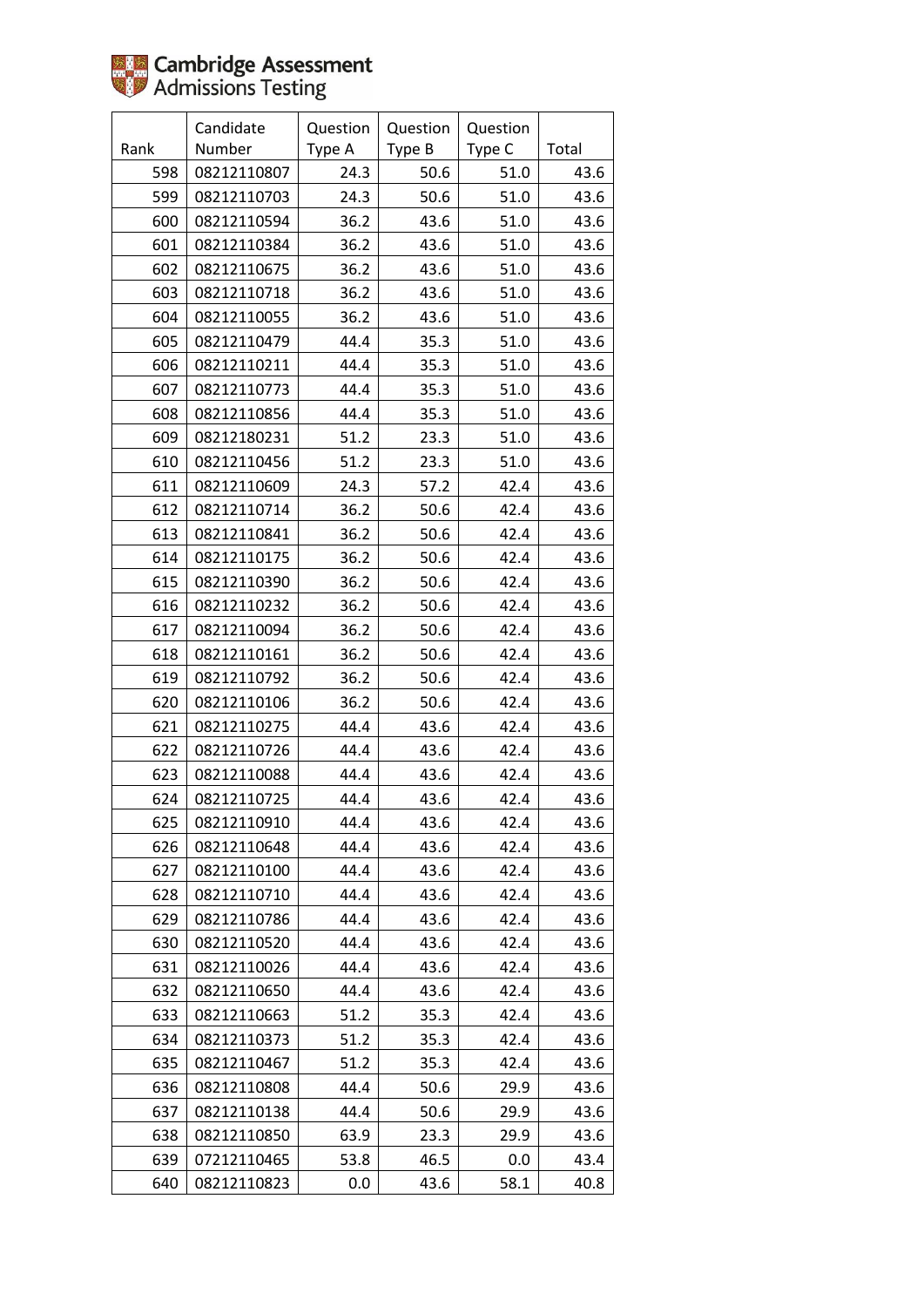|      | Candidate   | Question | Question | Question |       |
|------|-------------|----------|----------|----------|-------|
| Rank | Number      | Type A   | Type B   | Type C   | Total |
| 641  | 08212110851 | 24.3     | 35.3     | 58.1     | 40.8  |
| 642  | 08212110053 | 24.3     | 35.3     | 58.1     | 40.8  |
| 643  | 08212110030 | 24.3     | 35.3     | 58.1     | 40.8  |
| 644  | 08212110834 | 36.2     | 23.3     | 58.1     | 40.8  |
| 645  | 08212110647 | 36.2     | 23.3     | 58.1     | 40.8  |
| 646  | 08212110057 | 24.3     | 43.6     | 51.0     | 40.8  |
| 647  | 08212110372 | 24.3     | 43.6     | $51.0\,$ | 40.8  |
| 648  | 08212110405 | 24.3     | 43.6     | 51.0     | 40.8  |
| 649  | 08212110821 | 24.3     | 43.6     | 51.0     | 40.8  |
| 650  | 08212110159 | 24.3     | 43.6     | 51.0     | 40.8  |
| 651  | 08212110192 | 36.2     | 35.3     | 51.0     | 40.8  |
| 652  | 08212180303 | 36.2     | 35.3     | $51.0$   | 40.8  |
| 653  | 08212110705 | 36.2     | 35.3     | 51.0     | 40.8  |
| 654  | 08212110728 | 36.2     | 35.3     | 51.0     | 40.8  |
| 655  | 08212110721 | 36.2     | 35.3     | 51.0     | 40.8  |
| 656  | 08212110412 | 44.4     | 23.3     | 51.0     | 40.8  |
| 657  | 08212110221 | 44.4     | 23.3     | 51.0     | 40.8  |
| 658  | 08212110145 | 44.4     | 23.3     | 51.0     | 40.8  |
| 659  | 08212110568 | 0.0      | 57.2     | 42.4     | 40.8  |
| 660  | 08212110459 | 24.3     | 50.6     | 42.4     | 40.8  |
| 661  | 08212110127 | 24.3     | 50.6     | 42.4     | 40.8  |
| 662  | 08212110500 | 24.3     | 50.6     | 42.4     | 40.8  |
| 663  | 08212110144 | 24.3     | 50.6     | 42.4     | 40.8  |
| 664  | 08212110493 | 24.3     | 50.6     | 42.4     | 40.8  |
| 665  | 08212110783 | 24.3     | 50.6     | 42.4     | 40.8  |
| 666  | 08212110036 | 36.2     | 43.6     | 42.4     | 40.8  |
| 667  | 08212110217 | 36.2     | 43.6     | 42.4     | 40.8  |
| 668  | 08212110369 | 36.2     | 43.6     | 42.4     | 40.8  |
| 669  | 08212110704 | 36.2     | 43.6     | 42.4     | 40.8  |
| 670  | 08212110799 | 36.2     | 43.6     | 42.4     | 40.8  |
| 671  | 08212110395 | 36.2     | 43.6     | 42.4     | 40.8  |
| 672  | 08212110224 | 36.2     | 43.6     | 42.4     | 40.8  |
| 673  | 08212110817 | 36.2     | 43.6     | 42.4     | 40.8  |
| 674  | 08212110875 | 36.2     | 43.6     | 42.4     | 40.8  |
| 675  | 08212110757 | 36.2     | 43.6     | 42.4     | 40.8  |
| 676  | 08212110693 | 36.2     | 43.6     | 42.4     | 40.8  |
| 677  | 08212110228 | 44.4     | 35.3     | 42.4     | 40.8  |
| 678  | 08212110847 | 44.4     | 35.3     | 42.4     | 40.8  |
| 679  | 08212110181 | 44.4     | 35.3     | 42.4     | 40.8  |
| 680  | 08212110806 | 51.2     | 23.3     | 42.4     | 40.8  |
| 681  | 08212110342 | 24.3     | 57.2     | 29.9     | 40.8  |
| 682  | 08212110188 | 36.2     | 50.6     | 29.9     | 40.8  |
| 683  | 08212110738 | 36.2     | 50.6     | 29.9     | 40.8  |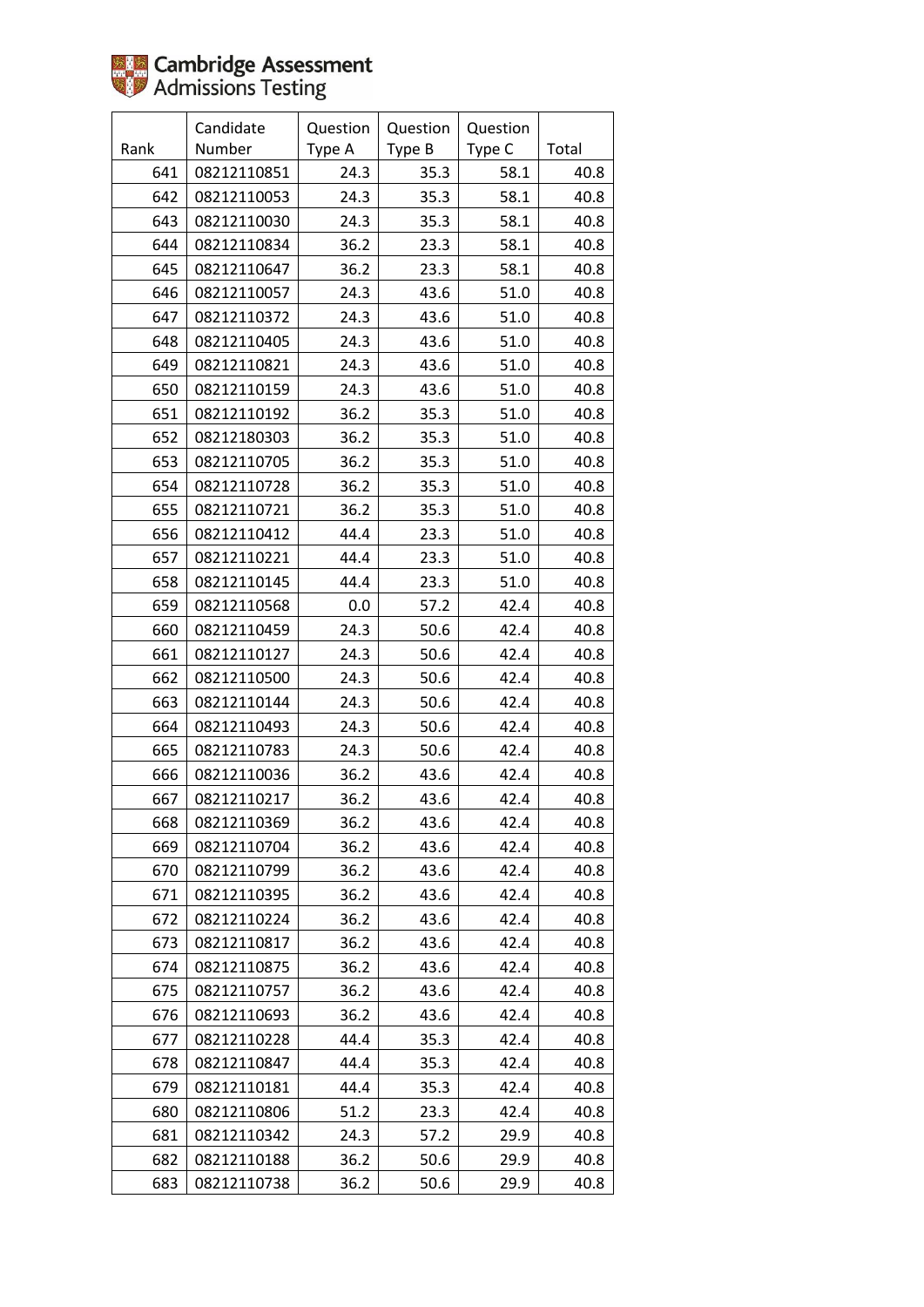|      | Candidate   | Question | Question | Question |       |
|------|-------------|----------|----------|----------|-------|
| Rank | Number      | Type A   | Type B   | Type C   | Total |
| 684  | 08212110370 | 36.2     | 50.6     | 29.9     | 40.8  |
| 685  | 08212110418 | 36.2     | 50.6     | 29.9     | 40.8  |
| 686  | 08212110379 | 36.2     | 50.6     | 29.9     | 40.8  |
| 687  | 08212110700 | 36.2     | 50.6     | 29.9     | 40.8  |
| 688  | 08212110857 | 36.2     | 50.6     | 29.9     | 40.8  |
| 689  | 08212110346 | 36.2     | 50.6     | 29.9     | 40.8  |
| 690  | 08212110065 | 44.4     | 43.6     | 29.9     | 40.8  |
| 691  | 08212110708 | 44.4     | 43.6     | 29.9     | 40.8  |
| 692  | 08212110528 | 44.4     | 43.6     | 29.9     | 40.8  |
| 693  | 08212110877 | 44.4     | 43.6     | 29.9     | 40.8  |
| 694  | 08212110474 | 44.4     | 43.6     | 29.9     | 40.8  |
| 695  | 08212110895 | 44.4     | 43.6     | 29.9     | 40.8  |
| 696  | 08212110830 | 51.2     | 35.3     | 29.9     | 40.8  |
| 697  | 08212110296 | 51.2     | 35.3     | 29.9     | 40.8  |
| 698  | 08212110461 | 51.2     | 35.3     | 29.9     | 40.8  |
| 699  | 08212110860 | 44.4     | 50.6     | 0.0      | 40.8  |
| 700  | 08212110694 | 51.2     | 43.6     | 0.0      | 40.8  |
| 701  | 08212110619 | 63.9     | 23.3     | 0.0      | 40.8  |
| 702  | 08212110790 | 24.3     | 23.3     | 58.1     | 37.8  |
| 703  | 08212110431 | 24.3     | 23.3     | 58.1     | 37.8  |
| 704  | 08212110282 | 0.0      | 43.6     | 51.0     | 37.8  |
| 705  | 08212110135 | 24.3     | 35.3     | 51.0     | 37.8  |
| 706  | 08212110563 | 24.3     | 35.3     | 51.0     | 37.8  |
| 707  | 08212110455 | 24.3     | 35.3     | 51.0     | 37.8  |
| 708  | 08212110774 | 24.3     | 35.3     | 51.0     | 37.8  |
| 709  | 08212110605 | 36.2     | 23.3     | 51.0     | 37.8  |
| 710  | 08212110186 | 36.2     | 23.3     | 51.0     | 37.8  |
| 711  | 08212110695 | 36.2     | 23.3     | 51.0     | 37.8  |
| 712  | 08212110223 | 36.2     | 23.3     | 51.0     | 37.8  |
| 713  | 08212110591 | 44.4     | 0.0      | 51.0     | 37.8  |
| 714  | 08212110146 | 24.3     | 43.6     | 42.4     | 37.8  |
| 715  | 08212110659 | 24.3     | 43.6     | 42.4     | 37.8  |
| 716  | 08212110445 | 24.3     | 43.6     | 42.4     | 37.8  |
| 717  | 08212110180 | 24.3     | 43.6     | 42.4     | 37.8  |
| 718  | 08212110189 | 36.2     | 35.3     | 42.4     | 37.8  |
| 719  | 08212110732 | 36.2     | 35.3     | 42.4     | 37.8  |
| 720  | 08212110073 | 36.2     | 35.3     | 42.4     | 37.8  |
| 721  | 08212110447 | 36.2     | 35.3     | 42.4     | 37.8  |
| 722  | 08212110425 | 36.2     | 35.3     | 42.4     | 37.8  |
| 723  | 08212110394 | 36.2     | 35.3     | 42.4     | 37.8  |
| 724  | 08212110684 | 36.2     | 35.3     | 42.4     | 37.8  |
| 725  | 08212110507 | 44.4     | 23.3     | 42.4     | 37.8  |
| 726  | 08212110448 | 44.4     | 23.3     | 42.4     | 37.8  |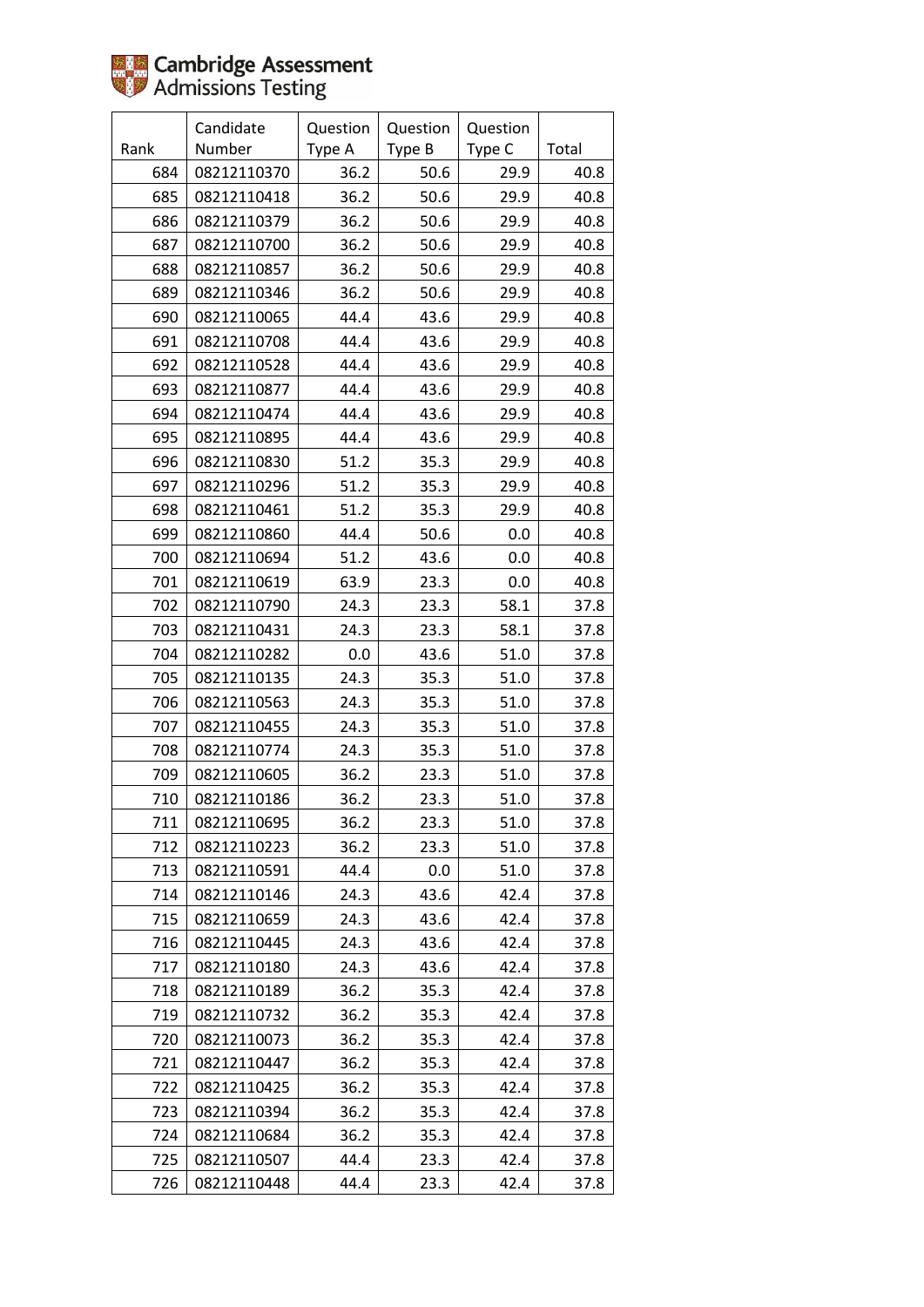|      | Candidate   | Question | Question | Question |       |
|------|-------------|----------|----------|----------|-------|
| Rank | Number      | Type A   | Type B   | Type C   | Total |
| 727  | 08212180560 | 24.3     | 50.6     | 29.9     | 37.8  |
| 728  | 08212110451 | 36.2     | 43.6     | 29.9     | 37.8  |
| 729  | 08212110880 | 36.2     | 43.6     | 29.9     | 37.8  |
| 730  | 08212110149 | 44.4     | 35.3     | 29.9     | 37.8  |
| 731  | 08212110265 | 44.4     | 35.3     | 29.9     | 37.8  |
| 732  | 08212110225 | 44.4     | 35.3     | 29.9     | 37.8  |
| 733  | 08212110077 | 44.4     | 35.3     | 29.9     | 37.8  |
| 734  | 08212110717 | 44.4     | 35.3     | 29.9     | 37.8  |
| 735  | 08212110371 | 44.4     | 35.3     | 29.9     | 37.8  |
| 736  | 08212110660 | 44.4     | 35.3     | 29.9     | 37.8  |
| 737  | 08212110865 | 36.2     | 50.6     | 0.0      | 37.8  |
| 738  | 08212110566 | 36.2     | 50.6     | 0.0      | 37.8  |
| 739  | 08212110735 | 44.4     | 43.6     | 0.0      | 37.8  |
| 740  | 08212110343 | 44.4     | 43.6     | 0.0      | 37.8  |
| 741  | 08212110628 | 51.2     | 35.3     | 0.0      | 37.8  |
| 742  | 08212110206 | 0.0      | 23.3     | 58.1     | 34.4  |
| 743  | 08212110779 | 24.3     | 0.0      | 58.1     | 34.4  |
| 744  | 08212110465 | $0.0\,$  | 35.3     | 51.0     | 34.4  |
| 745  | 08212110367 | 0.0      | 35.3     | 51.0     | 34.4  |
| 746  | 08212110417 | 0.0      | 35.3     | 51.0     | 34.4  |
| 747  | 08212110254 | 24.3     | 23.3     | 51.0     | 34.4  |
| 748  | 08212110676 | 24.3     | 23.3     | 51.0     | 34.4  |
| 749  | 08212110887 | 24.3     | 23.3     | 51.0     | 34.4  |
| 750  | 08212110589 | $0.0\,$  | 43.6     | 42.4     | 34.4  |
| 751  | 08212110167 | $0.0\,$  | 43.6     | 42.4     | 34.4  |
| 752  | 08212110316 | 0.0      | 43.6     | 42.4     | 34.4  |
| 753  | 08212110274 | 24.3     | 35.3     | 42.4     | 34.4  |
| 754  | 08212110114 | 36.2     | 23.3     | 42.4     | 34.4  |
| 755  | 08212110645 | 36.2     | 23.3     | 42.4     | 34.4  |
| 756  | 08212110670 | 36.2     | 23.3     | 42.4     | 34.4  |
| 757  | 08212110603 | 44.4     | 0.0      | 42.4     | 34.4  |
| 758  | 08212110751 | 44.4     | 0.0      | 42.4     | 34.4  |
| 759  | 08212110139 | 0.0      | 50.6     | 29.9     | 34.4  |
| 760  | 08212110511 | 0.0      | 50.6     | 29.9     | 34.4  |
| 761  | 08212110174 | 24.3     | 43.6     | 29.9     | 34.4  |
| 762  | 08212110570 | 36.2     | 35.3     | 29.9     | 34.4  |
| 763  | 08212110344 | 36.2     | 35.3     | 29.9     | 34.4  |
| 764  | 08212110889 | 36.2     | 35.3     | 29.9     | 34.4  |
| 765  | 08212110666 | 36.2     | 35.3     | 29.9     | 34.4  |
| 766  | 08212110327 | 36.2     | 35.3     | 29.9     | 34.4  |
| 767  | 08212110574 | 44.4     | 23.3     | 29.9     | 34.4  |
| 768  | 08212110239 | 51.2     | 0.0      | 29.9     | 34.4  |
| 769  | 08212110897 | 24.3     | 50.6     | 0.0      | 34.4  |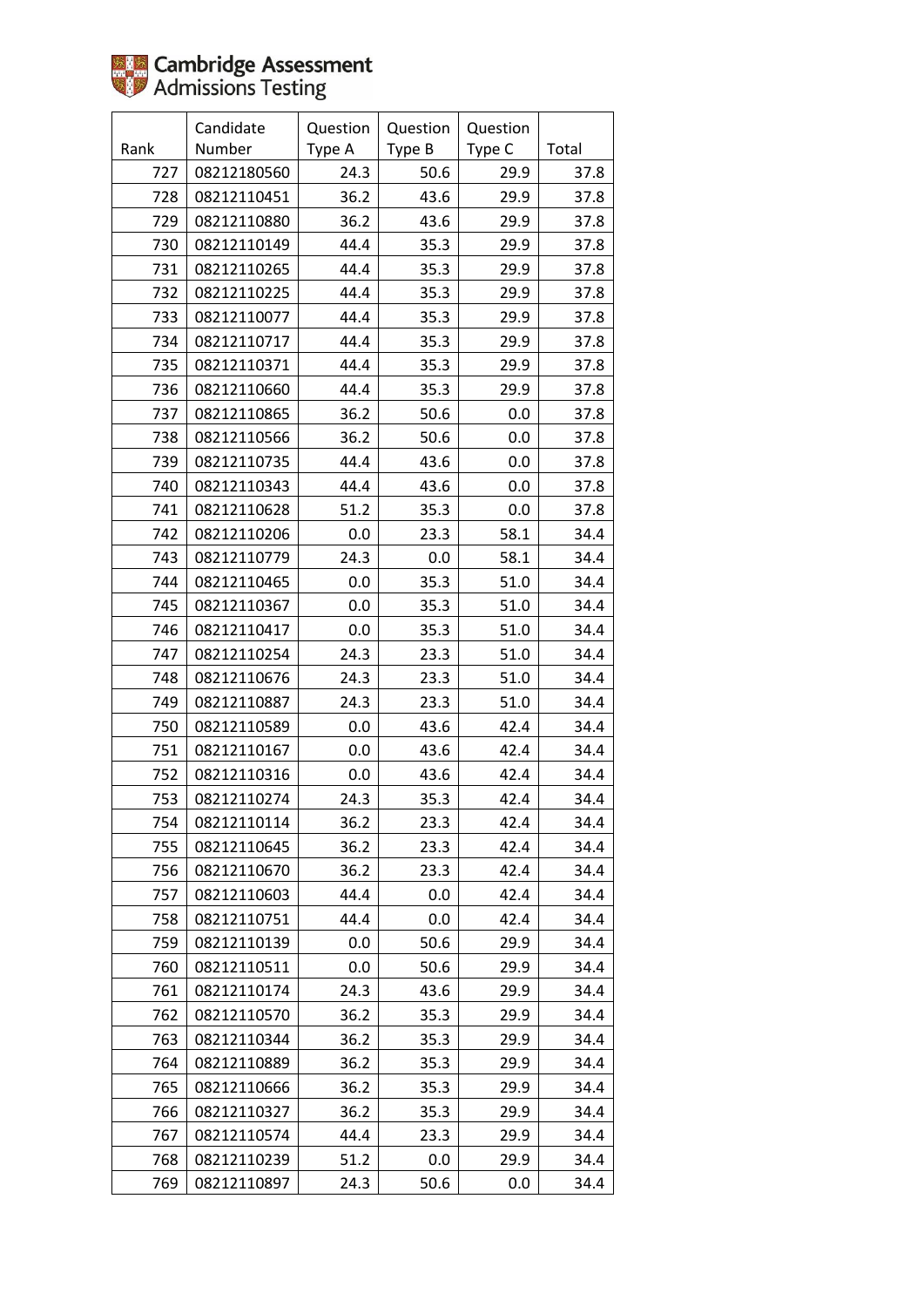|      | Candidate   | Question | Question | Question |       |
|------|-------------|----------|----------|----------|-------|
| Rank | Number      | Type A   | Type B   | Type C   | Total |
| 770  | 08212110051 | 36.2     | 43.6     | 0.0      | 34.4  |
| 771  | 08212110744 | 44.4     | 35.3     | 0.0      | 34.4  |
| 772  | 08212110510 | 44.4     | 35.3     | 0.0      | 34.4  |
| 773  | 08212110531 | 57.5     | 0.0      | 0.0      | 34.4  |
| 774  | 08212110191 | 0.0      | 23.3     | 51.0     | 30.4  |
| 775  | 08212110557 | 24.3     | 0.0      | 51.0     | 30.4  |
| 776  | 08212110696 | 0.0      | 35.3     | 42.4     | 30.4  |
| 777  | 08212110402 | 0.0      | 35.3     | 42.4     | 30.4  |
| 778  | 08212110462 | 24.3     | 23.3     | 42.4     | 30.4  |
| 779  | 08212110832 | 24.3     | 23.3     | 42.4     | 30.4  |
| 780  | 08212110463 | 24.3     | 23.3     | 42.4     | 30.4  |
| 781  | 08212110623 | 24.3     | 23.3     | 42.4     | 30.4  |
| 782  | 08212110243 | 0.0      | 43.6     | 29.9     | 30.4  |
| 783  | 08212110082 | 0.0      | 43.6     | 29.9     | 30.4  |
| 784  | 08212110377 | 24.3     | 35.3     | 29.9     | 30.4  |
| 785  | 08212110163 | 24.3     | 35.3     | 29.9     | 30.4  |
| 786  | 08212110193 | 24.3     | 35.3     | 29.9     | 30.4  |
| 787  | 08212110620 | 24.3     | 35.3     | 29.9     | 30.4  |
| 788  | 08212110712 | 36.2     | 23.3     | 29.9     | 30.4  |
| 789  | 08212110074 | 36.2     | 23.3     | 29.9     | 30.4  |
| 790  | 08212110582 | 44.4     | 0.0      | 29.9     | 30.4  |
| 791  | 08212110197 | 0.0      | 50.6     | 0.0      | 30.4  |
| 792  | 08212110621 | 24.3     | 43.6     | 0.0      | 30.4  |
| 793  | 08212110859 | 24.3     | 43.6     | 0.0      | 30.4  |
| 794  | 08212110733 | 36.2     | 35.3     | 0.0      | 30.4  |
| 795  | 08212110638 | 24.3     | 0.0      | 42.4     | 25.6  |
| 796  | 08212110818 | 0.0      | 35.3     | 29.9     | 25.6  |
| 797  | 08212110900 | 0.0      | 35.3     | 29.9     | 25.6  |
| 798  | 08212110768 | 24.3     | 23.3     | 29.9     | 25.6  |
| 799  | 08212110833 | 24.3     | 23.3     | 29.9     | 25.6  |
| 800  | 08212110092 | 24.3     | 23.3     | 29.9     | 25.6  |
| 801  | 08212110769 | 36.2     | 0.0      | 29.9     | 25.6  |
| 802  | 08212110040 | 24.3     | 35.3     | 0.0      | 25.6  |
| 803  | 08212110853 | 0.0      | 0.0      | 42.4     | 19.1  |
| 804  | 08212110848 | 0.0      | 23.3     | 29.9     | 19.1  |
| 805  | 08212110331 | 24.3     | 0.0      | 29.9     | 19.1  |
| 806  | 08212110226 | 24.3     | 23.3     | 0.0      | 19.1  |
| 807  | 07212111046 | 16.9     | 26.1     | 0.0      | 16.9  |
| 808  | 08212110498 | 0.0      | 0.0      | 0.0      | 0.0   |
| 809  | 08212110577 | 0.0      | 0.0      | 0.0      | 0.0   |
| 810  | 08212110724 | 0.0      | 0.0      | 0.0      | 0.0   |
| 811  | 08212110669 | 0.0      | 0.0      | 0.0      | 0.0   |
| 812  | 08212110356 | 0.0      | 0.0      | 0.0      | 0.0   |